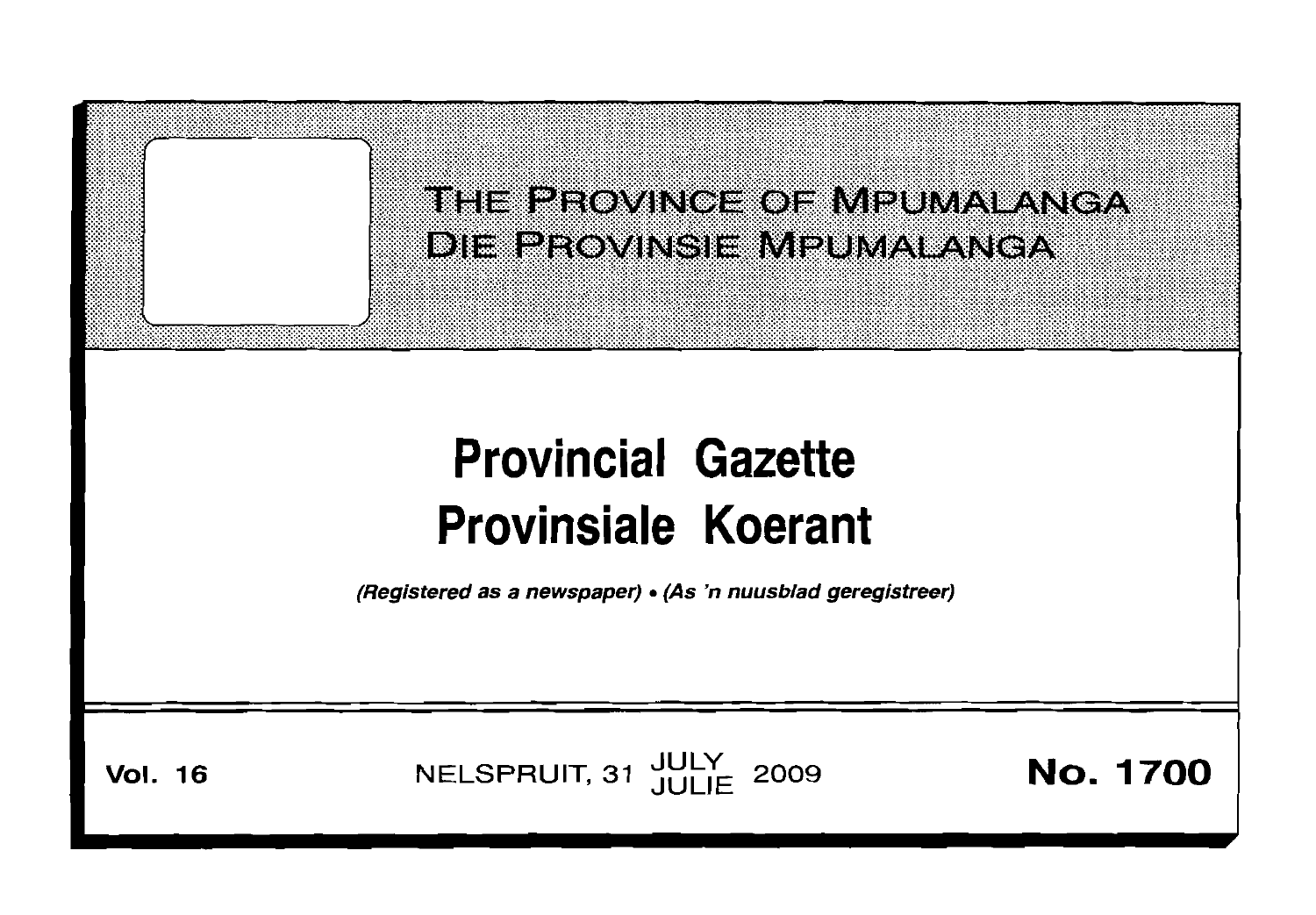$\,$  .

No.

# **CONTENTS • INHOUD**

Page Gazette No. No.

# **GENERAL NOTICES· ALGEMENE KENNISGEWINGS**

| 199                                                       |                                                                                                                    | 8  | 1700 |  |  |
|-----------------------------------------------------------|--------------------------------------------------------------------------------------------------------------------|----|------|--|--|
| 199                                                       |                                                                                                                    | 8  | 1700 |  |  |
| 200                                                       |                                                                                                                    | 8  | 1700 |  |  |
| 200                                                       |                                                                                                                    | 9  | 1700 |  |  |
| 201                                                       |                                                                                                                    | 9  | 1700 |  |  |
| 201                                                       |                                                                                                                    | 10 | 1700 |  |  |
| 202                                                       | Town-planning and Townships Ordinance (15/1986): Establishment of township: Delmas Extension 26                    | 10 | 1700 |  |  |
| 202                                                       |                                                                                                                    | 10 | 1700 |  |  |
| 206                                                       |                                                                                                                    | 11 | 1700 |  |  |
| 206                                                       |                                                                                                                    | 11 | 1700 |  |  |
| 207                                                       |                                                                                                                    | 12 | 1700 |  |  |
| 207                                                       |                                                                                                                    | 12 | 1700 |  |  |
| 208                                                       |                                                                                                                    | 12 | 1700 |  |  |
| 208                                                       |                                                                                                                    | 13 | 1700 |  |  |
| 209                                                       |                                                                                                                    | 13 | 1700 |  |  |
| 209                                                       |                                                                                                                    | 13 | 1700 |  |  |
| 210                                                       | Town-planning and Townships Ordinance (15/1986): Lydenburg Amendment Schemes 261/1995 & 262/1995                   | 14 | 1700 |  |  |
| 210                                                       | Ordonnansie op Dorpsbeplanning en Dorpe (15/1986): Lydenburg-wysigingskemas 261/1995 & 262/1995                    | 14 | 1700 |  |  |
| 211                                                       |                                                                                                                    | 15 | 1700 |  |  |
| 211                                                       |                                                                                                                    | 15 | 1700 |  |  |
| 212                                                       |                                                                                                                    | 15 | 1700 |  |  |
| 212                                                       |                                                                                                                    | 16 | 1700 |  |  |
| 213                                                       |                                                                                                                    | 16 | 1700 |  |  |
| 213                                                       |                                                                                                                    | 16 | 1700 |  |  |
| 214                                                       |                                                                                                                    | 17 | 1700 |  |  |
| 214                                                       |                                                                                                                    | 17 | 1700 |  |  |
| 215                                                       | Town-planning and Townships Ordinance (15/1986): Peri-Urban Town-planning Amendment Scheme 310709                  | 18 | 1700 |  |  |
| 215                                                       | Ordonnansie op Dorpsbeplanning en Dorpe (15/1986): Buitestedelike Dorpsbeplannings Wysigingskema 310709            | 18 | 1700 |  |  |
| 216                                                       |                                                                                                                    | 18 | 1700 |  |  |
| 216                                                       |                                                                                                                    | 19 | 1700 |  |  |
| LOCAL AUTHORITY NOTICES . PLAASLIKE BESTUURSKENNISGEWINGS |                                                                                                                    |    |      |  |  |
| 172                                                       | Town-planning and Townships Ordinance (15/1986): Establishment of township: Middelburg Extension 39                | 19 | 1700 |  |  |
| 172                                                       | Ordonnansie op Dorpsbeplanning en Dorpe (15/1986): Stigting van dorp: Middelburg-uitbreiding 39                    | 20 | 1700 |  |  |
| 176                                                       | Local Government Ordinance (17/1939): Albert Luthuli Local Municipality: Permanent closure of public road: Portion |    |      |  |  |
|                                                           |                                                                                                                    | 20 | 1700 |  |  |
| 176                                                       | Ordonnansie op Plaaslike Bestuur (17/1939): Albert Luthuli Plaaslike Munisipaliteit: Permanente sluiting van       | 21 | 1700 |  |  |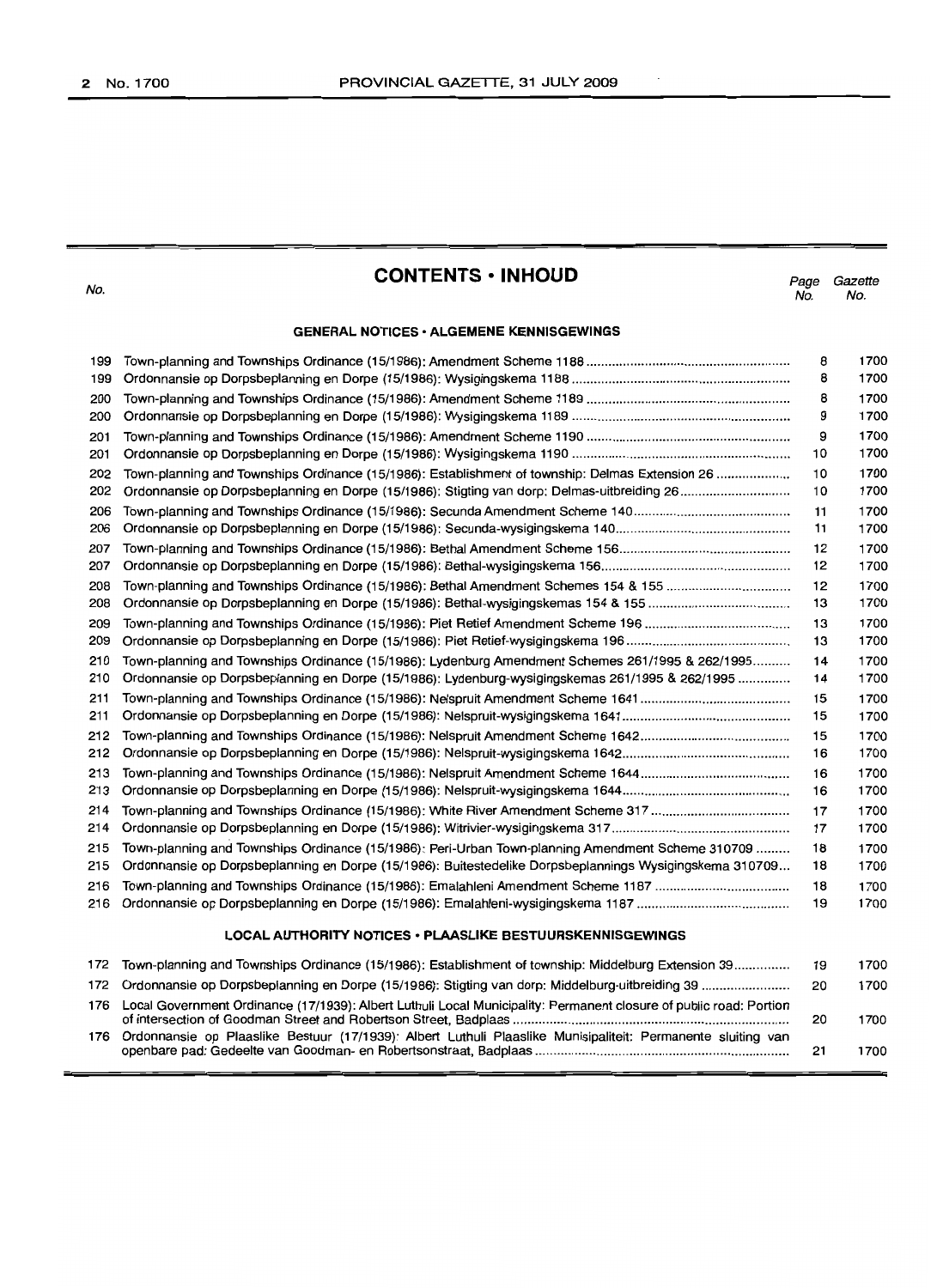| <b>IMPORTANT NOTICE</b>                                                                                                                                            |  |                                                                                                        |  |  |  |
|--------------------------------------------------------------------------------------------------------------------------------------------------------------------|--|--------------------------------------------------------------------------------------------------------|--|--|--|
| The                                                                                                                                                                |  |                                                                                                        |  |  |  |
| <b>Mpumalanga Province Provincial Gazette Function</b>                                                                                                             |  |                                                                                                        |  |  |  |
| will be transferred to the                                                                                                                                         |  |                                                                                                        |  |  |  |
| <b>Government Printer</b> in Pretoria                                                                                                                              |  |                                                                                                        |  |  |  |
| as from 1 April 2005                                                                                                                                               |  |                                                                                                        |  |  |  |
| <b>NEW PARTICULARS ARE AS FOLLOWS:</b>                                                                                                                             |  |                                                                                                        |  |  |  |
| <b>Physical address:</b>                                                                                                                                           |  | <b>Postal address:</b>                                                                                 |  |  |  |
| <b>Government Printing Works</b><br>149 Bosman Street<br>Pretoria                                                                                                  |  | Private Bag X85<br>Pretoria<br>0001                                                                    |  |  |  |
| New contact persons: Louise Fourie Tel.: (012) 334-4686<br>Mrs H. Wolmarans Tel.: (012) 334-4591                                                                   |  |                                                                                                        |  |  |  |
| Fax number:<br>(012) 323–8805                                                                                                                                      |  |                                                                                                        |  |  |  |
| E-mail address: hester.wolmarans@gpw.gov.za                                                                                                                        |  | louise.fourie@gpw.gov.za                                                                               |  |  |  |
| <b>Contact persons for subscribers:</b>                                                                                                                            |  |                                                                                                        |  |  |  |
|                                                                                                                                                                    |  | Mrs S. M. Milanzi Tel.: (012) 334-4734<br>Mrs J. Wehmeyer Tel.: (012) 334-4753<br>Fax.: (012) 323-9574 |  |  |  |
| This phase-in period is to commence from 18 March 2005 (suggest date of advert)<br>and notice comes into operation as from 1 April 2005.                           |  |                                                                                                        |  |  |  |
| Subscribers and all other stakeholders are advised to send their advertisements<br>directly to the Government Printing Works, two weeks before the 1st April 2005. |  |                                                                                                        |  |  |  |
| In future, adverts have to be paid in advance<br>before being published in the Gazette.                                                                            |  |                                                                                                        |  |  |  |
| <b>AWIE VAN ZYL</b>                                                                                                                                                |  |                                                                                                        |  |  |  |

Advertising Manager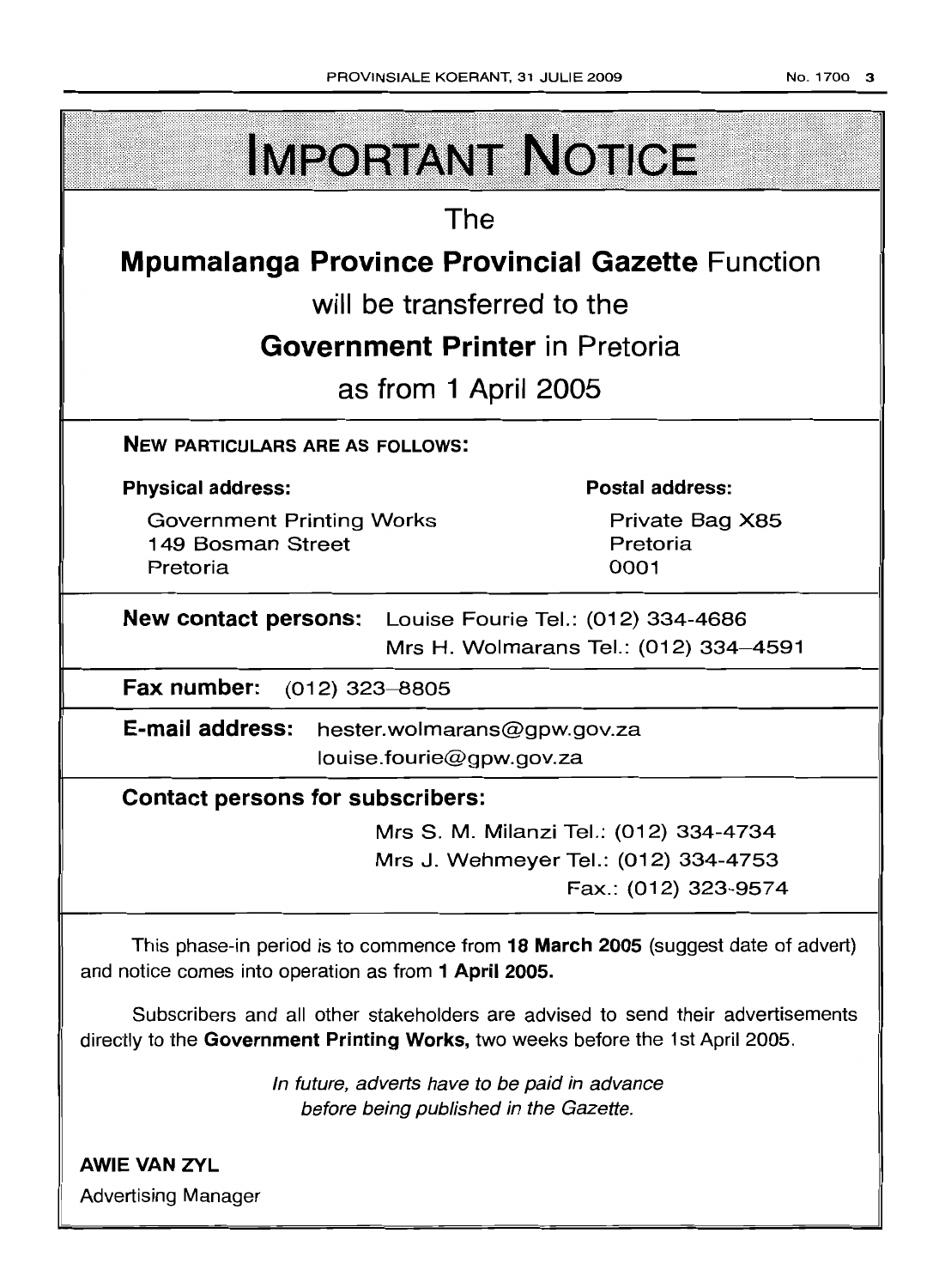| IT IS THE CLIENTS RESPONSIBILITY TO ENSURE THAT THE CORRECT AMOUNT IS PAID |
|----------------------------------------------------------------------------|
| AT THE CASHIER OR DEPOSITED INTO THE GOVERNMENT PRINTING WORKS BANK        |
| ACCOUNT AND ALSO THAT THE REQUISITION/COVERING LETTER TOGETHER WITH        |
| THE ADVERTISEMENTS AND THE PROOF OF DEPOSIT REACHES THE GOVERNMENT         |
| PRINTING WORKS IN TIME FOR INSERTION IN THE PROVINCIAL GAZETTE.            |
|                                                                            |

**No ADVERTISEMENTS WILL BE PLACED WITHOUT PRIOR PROOF OF PRE-PAYMENT.**

# '/4 page **R 187.37** Letter Type: Arial Size: 10 Line Spacing: At: Exactly 11 pt **A PRICE INCREASE OF 8,5% WILL BE**  $\leftarrow$  <code>TefFECTIVE</code> ON **ALL TARIFFS FROM 1 MAY 2008** '/4 page **R 374.75** Letter Type: Arial Size: 10 Line Spacing: At: Exactly 11 pt '/4 page **R 562.13** Letter Type: Arial Size: 10 Line Spacing: At: Exactly 11 pt

'/4 page R **749.50** Letter Type: Arial Size: 10 Line Spacing: At: Exactly 11 pt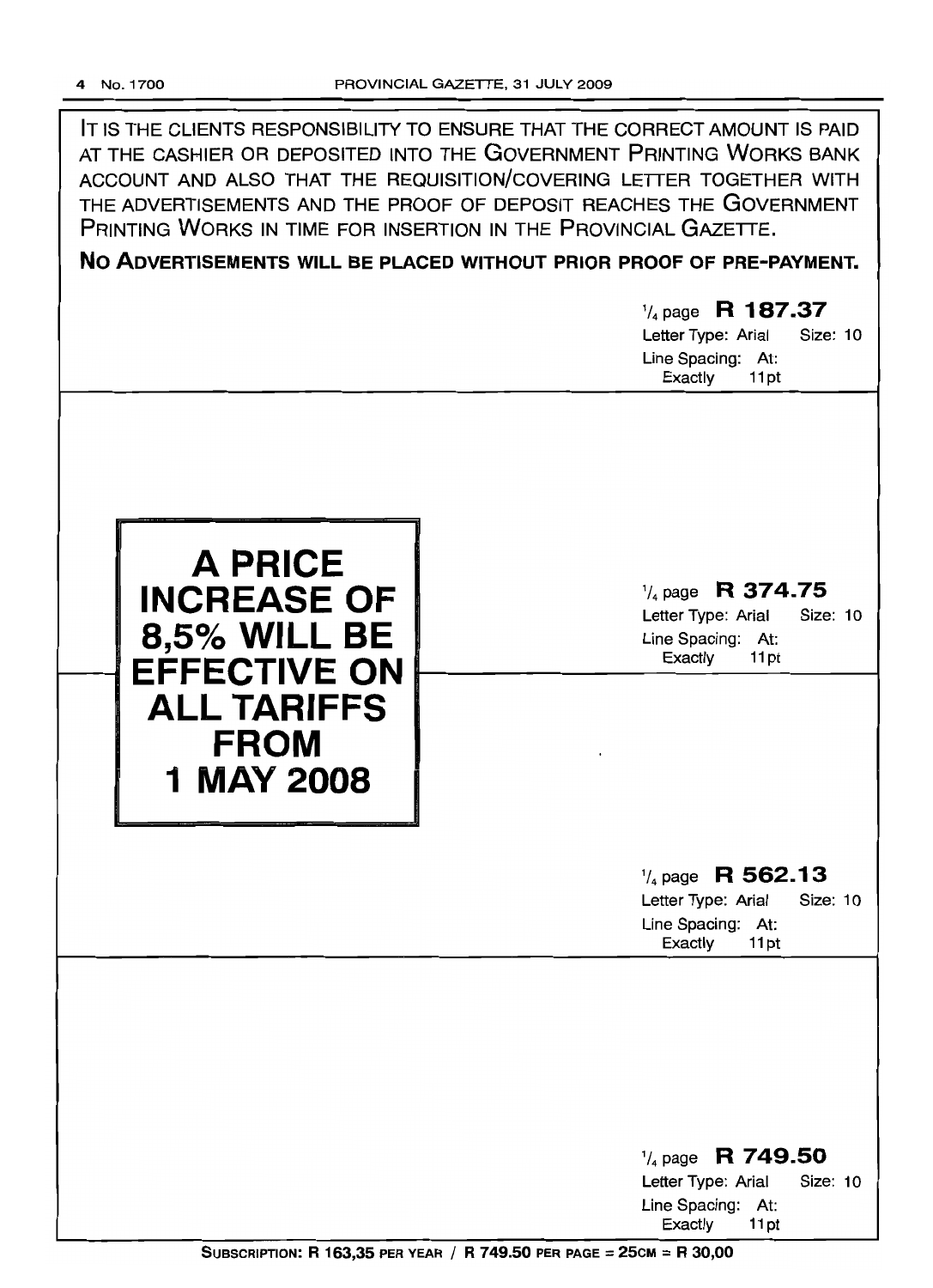

as payment, is dishonoured, then the Government Printer reserves the right to refuse such client further access to the Mpumalanga Province Provincial Gazette untill any outstanding debts to the Government Printer is settied in fuii

# **THE GOVERNMENT PRINTER INDEMNIFIED AGAINST LIABILITY**

- 4. The Government Printer will assume no liability in respect of-
	- (1) any delay in the publication of a notice or publication of such notice on any date other than that stipulated by the advertiser;
	- (2) erroneous classification of a notice, or the placement of such notice in any section or under any heading other than the section or heading stipulated by the advertiser;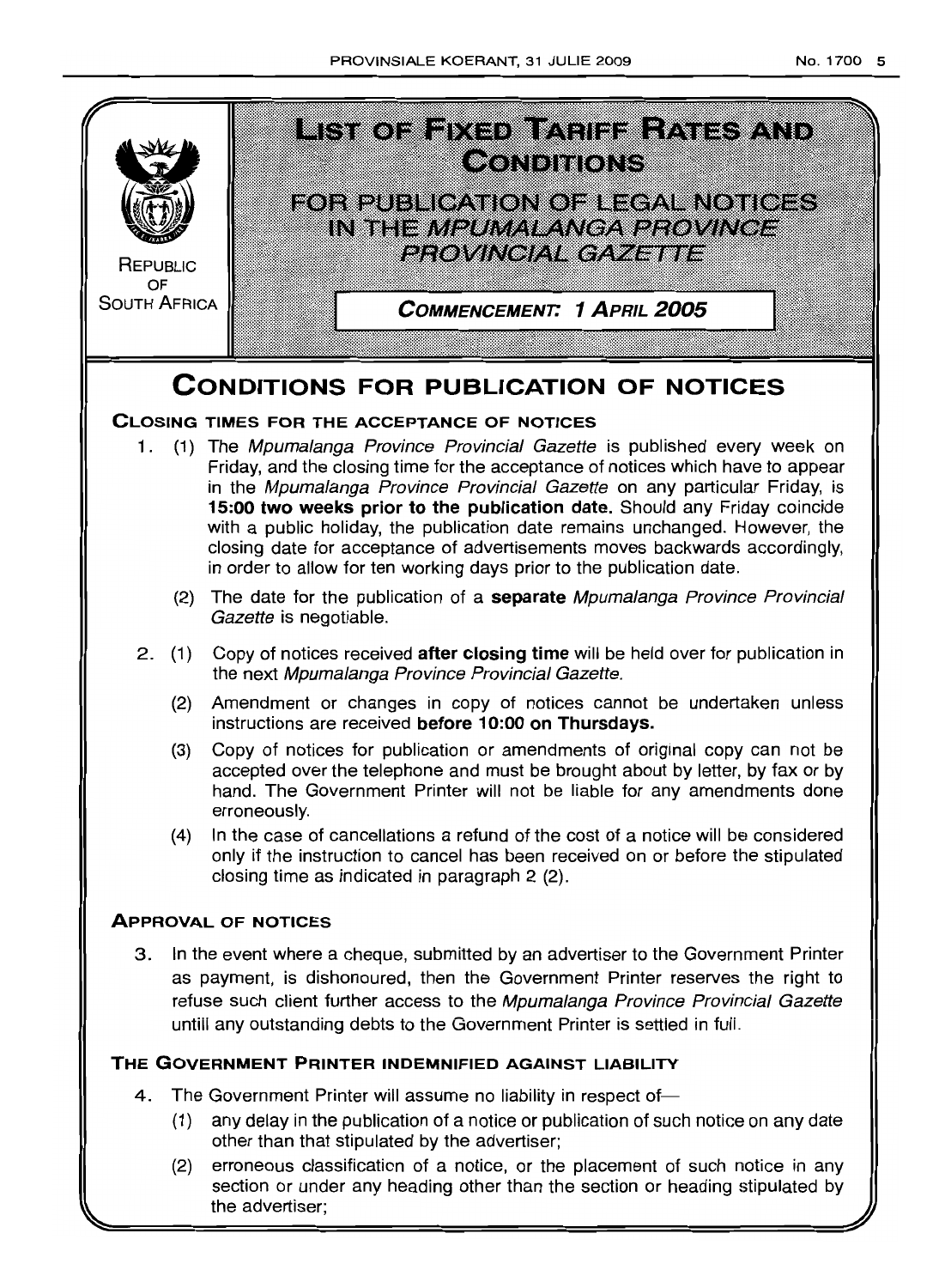(3) any editing, revision, omission, typographical errors or errors resulting from faint or indistinct copy.

# LIABILITY OF ADVERTISER

5. Advertisers will be held liable for any compensation and costs arising from any action which may be instituted against the Government Printer in consequence of the publication of any notice.

# **COPY**

- 6. Copy of notices must be typed on one side of the paper only and may not constitute part of any covering letter or document.
- 7. At the top of any copy, and set well apart from the notice, the following must be stated:

Where applicable

- (1) The heading under which the notice is to appear.
- (2) The cost of publication applicable to the notice, in accordance with the "Word Count Table".

# PAYMENT OF COST

- 9. With effect from 1 April 2005 no notice will be accepted for publication unless the cost of the insertion(s) is prepaid in CASH or by CHEQUE or POSTAL ORDERS. It can be arranged that money can be paid into the banking account of the Government Printer, in which case the deposit slip accompanies the advertisement before publication thereof.
- 10. (1) The cost of a notice must be calculated by the advertiser in accordance with the word count table.
	- (2) Where there is any doubt about the cost of publication of a notice, and in the case of copy, an enquiry, accompanied by the relevant copy, should be addressed to the Advertising Section, Government Printing Works, Private Bag X85, Pretoria, 0001 [Fax: (012) 323-8805], before publication.
- 11 . Overpayment resulting from miscalculation on the part of the advertiser of the cost of publication of a notice will not be refunded, unless the advertiser furnishes adequate reasons why such miscalculation occurred. In the event of underpayments, the difference will be recovered from the advertiser, and the notice(s) will not be published until such time as the full cost of such publication has been duly paid in cash or by cheque or postal orders, or into the banking account.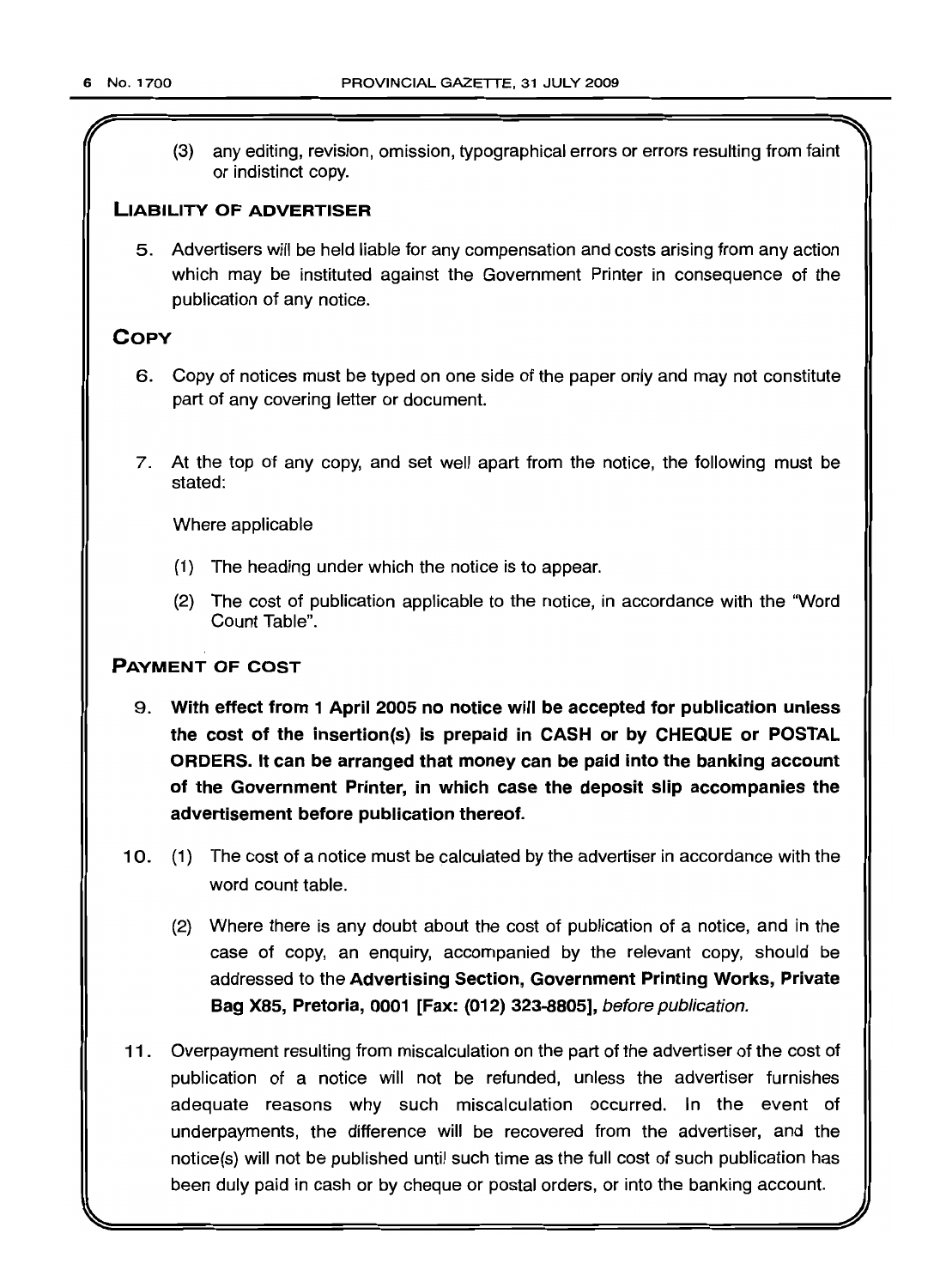- 12. In the event of a notice being cancelled, a refund will be made only if no cost regarding the placing of the notice has been incurred by the Government Printing Works.
- 13. The Government Printer reserves the right to levy an additional charge in cases where notices, the cost of which has been calculated in accordance with the Word Count Table, are subsequently found to be excessively lengthy or to contain overmuch or complicated tabulation.

# PROOF OF PUBLICATION

14. Copies of the Mpumalanga Province Provincial Gazette which may be required as proof of publication, may be ordered from the Government Printer at the ruling price. The Government Printer will assume no liability for any failure to post such Mpumalanga Province Provincial Gazette(s) or for any delay in despatching it/them.

# **GOVERNMENT PRINTERS BANK ACCOUNT PARTICULARS**

Bank: ABSA

BOSMAN STREET

Account No.: 4057114016

Branch code: 632005

Reference No.: 00000047

Fax No.: (012) 323 8805

# Enquiries:

| Mrs. L. Fourie    | Tel.: (012) 334-4686 |
|-------------------|----------------------|
| Mrs. H. Wolmarans | Tel.: (012) 334-4591 |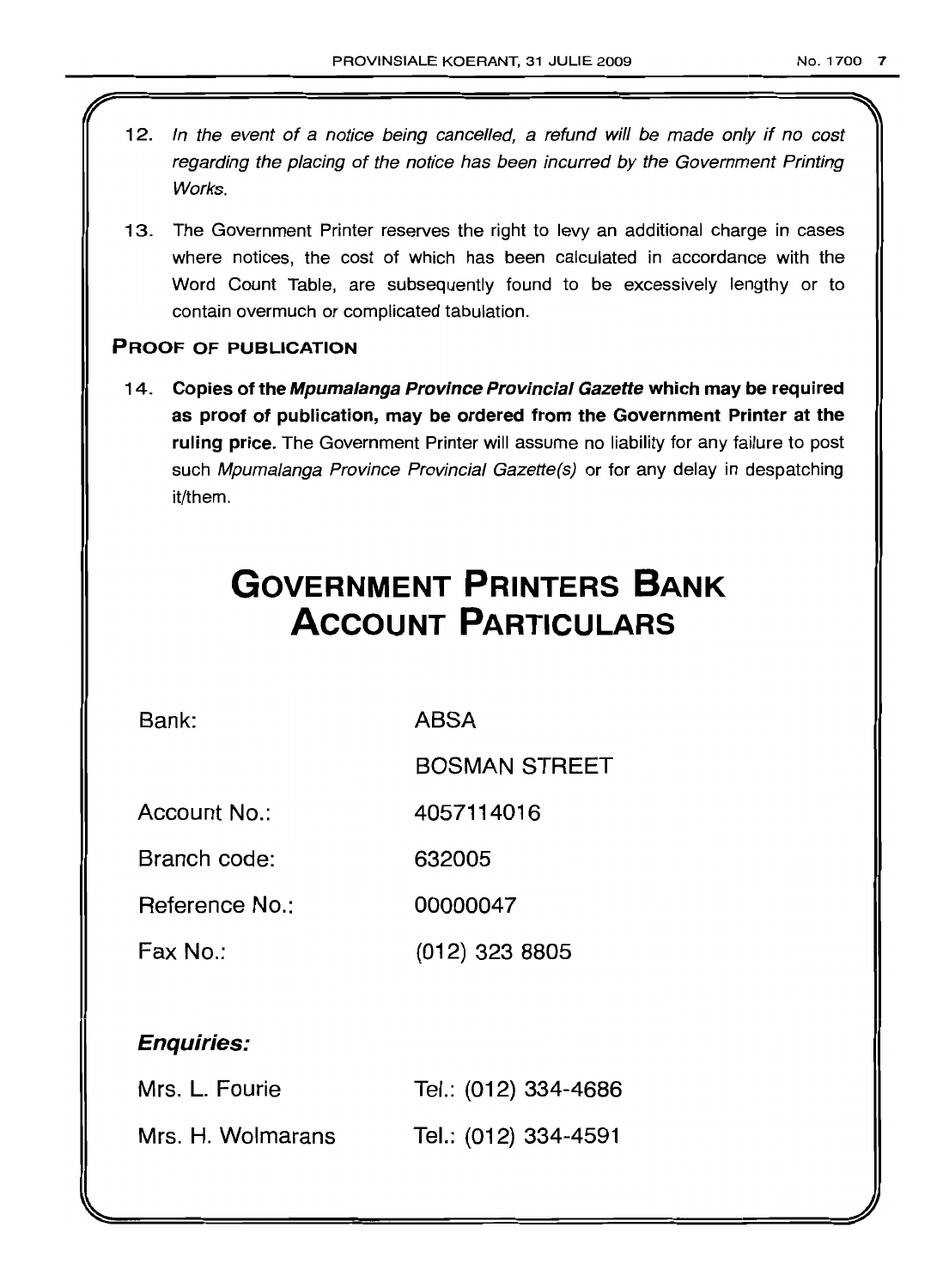# **GENERAL NOTICES • ALGEMENE KENNISGEWINGS**

# **NOTICE 199 OF 2009**

#### **GA-NALAAMENDMENT SCHEME, 1992**

NOTICE OF APPLICATION FOR AMENDMENT OF TOWN-PLANNING SCHEME IN TERMS OF SECTION 56 (1) (b) (i) OF THE TOWN-PLANNING AND TOWNSHIPS ORDINANCE, 1986 (ORDINANCE 15 OF 1986), AMENDMENT SCHEME 1188

I, Vivienne Smith TRP (SA), of the firm Korsman van Wyk Town and Regional Planners, being the authorized agent of the owner of Erf 1/3636, Kriel Extension 2, hereby gives notice in terms of section 56 (1) (b) (i) of the Town-planning and Township Ordinance, 1986 (Ordinance 15 of 1986), that I have applied to eMalahleni Local Municipality, for the amendment of the town-planning scheme in operation known as Ga-Nala Town-planning Scheme, 1992, by the rezoning of the property described above, situated at 11 Mimosa Street in the township Kriel Extension 2, from "Residential 1" to "Residential 1" with Annexure 433.

Particulars of the application are open for inspection during normal office hours by the office of the Municipal Manager, City Planning Division, Third Floor, Civic Centre, Mandela Street, eMalahleni, for a period of 28 days from 24 July 2009 (the date of first publication of this notice).

Objections to or representations in respect of the application must be lodged in writing and in duplicate with the Municipal Manager at the above office or posted to him at P.O. Box 3, eMalahleni, 1035, within a period of 28 days from 24 July 2009.

Address of authorised agent: Korsman van Wyk Town and Regional Planners, Suite 295, Private Bag X7294, eMalahleni, 1035. Telephone: (013) 6500408. Fax: 0866636326. E-mail: admin@korsman.co.za

# **KENNISGEWING 199 VAN 2009**

**E •**

# **GA-NALA WYSIGINGSKEMA, 1992**

KENNISGEWING VAN AANSOEK OM WYSIGING VAN DORPSBEPLANNINGSKEMA INGEVOLGE ARTIKEL 56 (1) (b) (i) VAN DIE ORDONNANSIE OP DORPSBEPLANNING EN DORPE, 1986 (ORDONNANSIE 15 VAN 1986), WYSIGINGSKEMA 1188

Ek, Vivienne Smith TRP (SA), van die firma Korsman van Wyk Stads- en Streekbeplanners, synde die gemagtigde agent van die geregistreerde eienaar van Erf 1/3636, Kriel Uitbreiding 2, gee hiermee ingevolge artikel 56 (1) (b) (i) van die Ordonnansie op Dorpsbeplanning en Dorpe, 1986 (Ordonnansie 15 van 1986), kennis dat ek by eMalahleni Plaaslike Munisipaliteit aansoek gedoen het om die wysiging van die dorpsbeplanningskema in werking bekend as Ga-Nala-Dorpsbeplanningskema, 1991, deur die hersonering van die eiendom hierbo beskryf, gelee te Mimosastraat 11, in die Dorpsgebied Kriel Uitbreiding 2, van "Residensieel 1" tot "Residensieel 1" met Bylaag 433.

Besonderhede van die aansoek Ie gedurende kantoorure by die kantoor van die Munisipale Bestuurder, Stadsbeplannings afdeling, Derde Vloer, Burgersentrum, Mandelastraat, eMalahleni, vir 'n tydperk van 28 dae vanaf 24 Julie 2009 (die datum van eerste publikasie van hierdie kennisgewing) ter insae.

Besware teen of vertoë ten opsigte van die aansoek moet binne 'n tydperk van 28 dae vanaf 24 Julie 2009, skriftelik en in tweevoud by die Munisipale Bestuurder by bovermelde kantoor ingedien of aan hom by Posbus 3, eMalahleni, 1035, gepos word.

Adres van gemagtigde agent: Korsman van Wyk en Streekbeplanners, Suite 295, Privaatsak X7294, eMalahleni, 1035. Telefoon: (013) 650-0408. Fax: 086 663 6326. E-pos: admin@korsman.co.za

24-31

# **NOTICE 200 OF 2009**

#### **EMALAHLENI AMENDMENT SCHEME, 1991**

NOTICE OF APPLICATION FOR AMENDMENT OF TOWN-PLANNING SCHEME IN TERMS OF SECTION 56 (1) (b) (i) OF THE TOWN-PLANNING AND TOWNSHIPS ORDINANCE, 1986 (ORDINANCE 15 OF 1986)

# **AMENDMENT SCHEME 1189**

I, Vivienne Smith TRP (SA), of the firm Korsman van Wyk Town and Regional Planners, being the authorized agent of the owner of Erf 1974, Witbank Extension 10, hereby give notice in terms of section 56 (1) (b) (i) of the Town-planning and Townships Ordinance, 1986 (Ordinance 15 of 1986), that I have applied to eMalahleni Local Municipality, for the amendment of the town-planning scheme in operation known as eMalahleni Town-planning Scheme, 1991, by the rezoning of the property described above, situated at 10 Christiaan de Wet Street in the township Witbank, from "Residential 1" to "Special" with Annexure 434.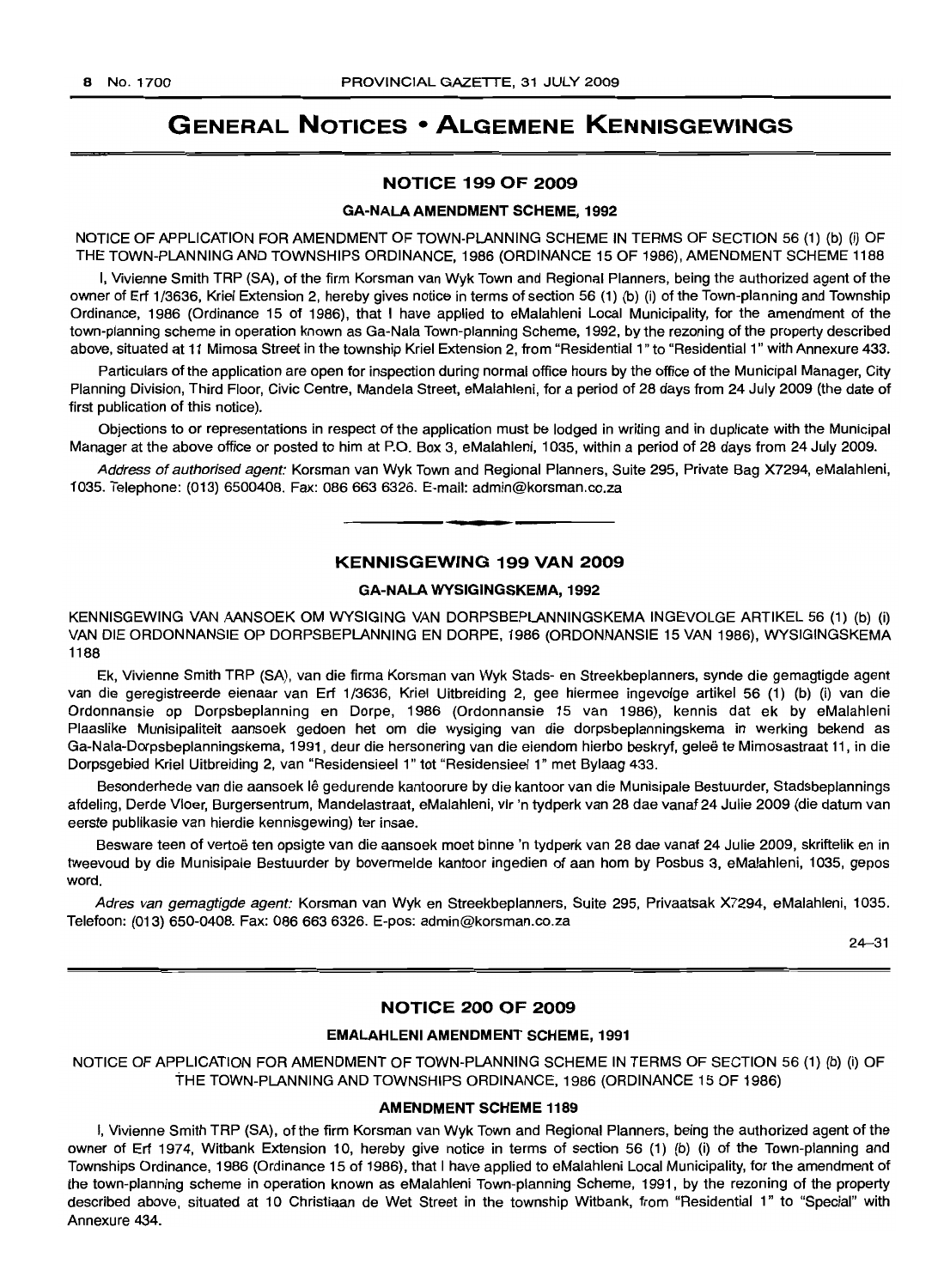Particulars of the application are open for inspection during normal office hours by the office of the Municipal Manager, City Planning Division, Third Floor, Civic Center, Mandela Street, eMalahleni, for a period of 28 days from 24 July 2009 (the date of first publication of this notice).

Objections to or representations in respect of the application must be lodged in writing and in duplicate with the Municipal Manager at the above office or posted to him at P.O. Box 3, eMalahleni, 1035, within a period of 28 days from 24 July 2009.

Address of authorised agent: Korsman van Wyk Town and Regional Planners, Suite 295, Private Bag X7294, eMalahleni, 1035. Telephone: (013) 650-0408. Fax: 086 663 6326. E-mail: admin@korsman.co.za

## **KENNISGEWING 200 VAN 2009**

**• •**

# **EMALAHLENI WYSIGINGSKEMA, 1991**

KENNISGEWING VAN AANSOEK OM WYSIGING VAN DORPSBEPLANNINGSKEMA INGEVOLGE ARTIKEL 56 (1) (b) (i) VAN DIE ORDONNANSIE OP DORPSBEPLANNING EN DORPE, 1986 (ORDONNANSIE 15 VAN 1986)

#### **WYSIGING·SKEMA 1189**

Ek, Vivienne Smith TRP (SA), van die firma Korsman van Wyk Stads- en Streekbeplanners, synde die gemagtigde agent van die geregistreerde eienaar van Erf 1974, Witbank Uitbreiding 10, gee hiermee ingevolge artikel 56 (1) (b) (i) van die Ordonnansie op Dorpsbeplanning en Dorpe, 1986 (Ordonnansie 15 van 1986), kennis dat ek by eMalahleni Plaaslike Munisipaliteit, aansoek gedoen het om die wysiging van die dorpsbeplanningskema in werking bekend as eMalahleni-dorpsbeplanningskema, 1991, deur die hersonering van die eiendom hierbo beskryf, geleë te Christiaan de Wetstraat 10, in die Dorpsgebied Witbank X10, van "Residensieel 1" tot "Spesiaal" met Bylaag 434.

Besonderhede van die aansoek Ie gedurende kantoorure by die kantoor van die Munisipale Bestuurder, Stadsbeplannings Afdelinq, Derde Vloer, Burgersentrum, Mandelastraat, eMalahleni, vir 'n tydperk van 28 dae vanaf 24 Julie 2009 (die datum van eerste publikasie van hierdie kennisgewing) ter insae.

Besware teen of vertoë ten opsigte van die aansoek moet binne 'n tydperk van 28 dae vanaf 24 Julie 2009, skriftelik en in tweevoud by die Munisipale Bestuurder by bovermelde kantoor ingedien of aan hom by Posbus 3, eMalahleni, 1035, gepos word.

Adres van gemagtigde agent: Korsman van Wyk Stads-en Streekbeplanners, Suite 295, Privaatsak X7294, eMalahleni, 1035. Telefoon: (013) 650-0408. Fax: 086 663 6326. E-pos: admin@korsman.co.za

24-31

# **NOTICE 201 OF 2009**

#### **EMALAHLENI AMENDMENT SCHEME, 1991**

NOTICE OF APPLICATION FOR AMENDMENT OF TOWN-PLANNING SCHEME IN TERMS OF SECTION 56 (1) (b) (i) OF THE TOWN-PLANNING AND TOWNSHIPS ORDINANCE, 1986 (ORDINANCE 15 OF 1986)

#### **AMENDMENT SCHEME 1190**

I, Vivienne Smith TRP (SA), of the firm Korsman Van Wyk Town and Regional Planners, being the authorized agent of the owner of remainder of Erf 2147, Hoeveldpark Extension 1, hereby gives notice in terms of section 56 (1) (b) (i) of the Town-planning and Townships Ordinance, 1986 (Ordinance 15 of 1986), that I have applied to eMalahleni Local Municipality, for the amendment of the town-planning scheme in operation known as eMalahleni Town-planning Scheme, 1991, by the rezoning of the property described above, situated at 31 Panorama Street in the township Hoeveldpark, from "Residential 1" to "Residential 1" with Annexure 435.

Particulars of the application are open for inspection during normal office hours at the office of the Municipal Manager, City Planning Division, Third Floor, Civic Centre, Mandela Street, eMalahleni, for a period of 28 days from 24 July 2009 (the date of first publication of this notice).

Objections to or representations in respect of the application must be lodged in writing and in duplicate with the Municipal Manager at the above office or posted to him at P.O. Box 3, eMalahleni, 1035, within a period of 28 days from 24 July 2009.

Address of authorised agent: Korsman Van Wyk Town and Regional Planners, Suite 295, Private Bag X7294, eMalahleni, 1035. Telephone: (013) 650-0408. Fax: 086 663 6326. E-mail: admin@korsman.co.za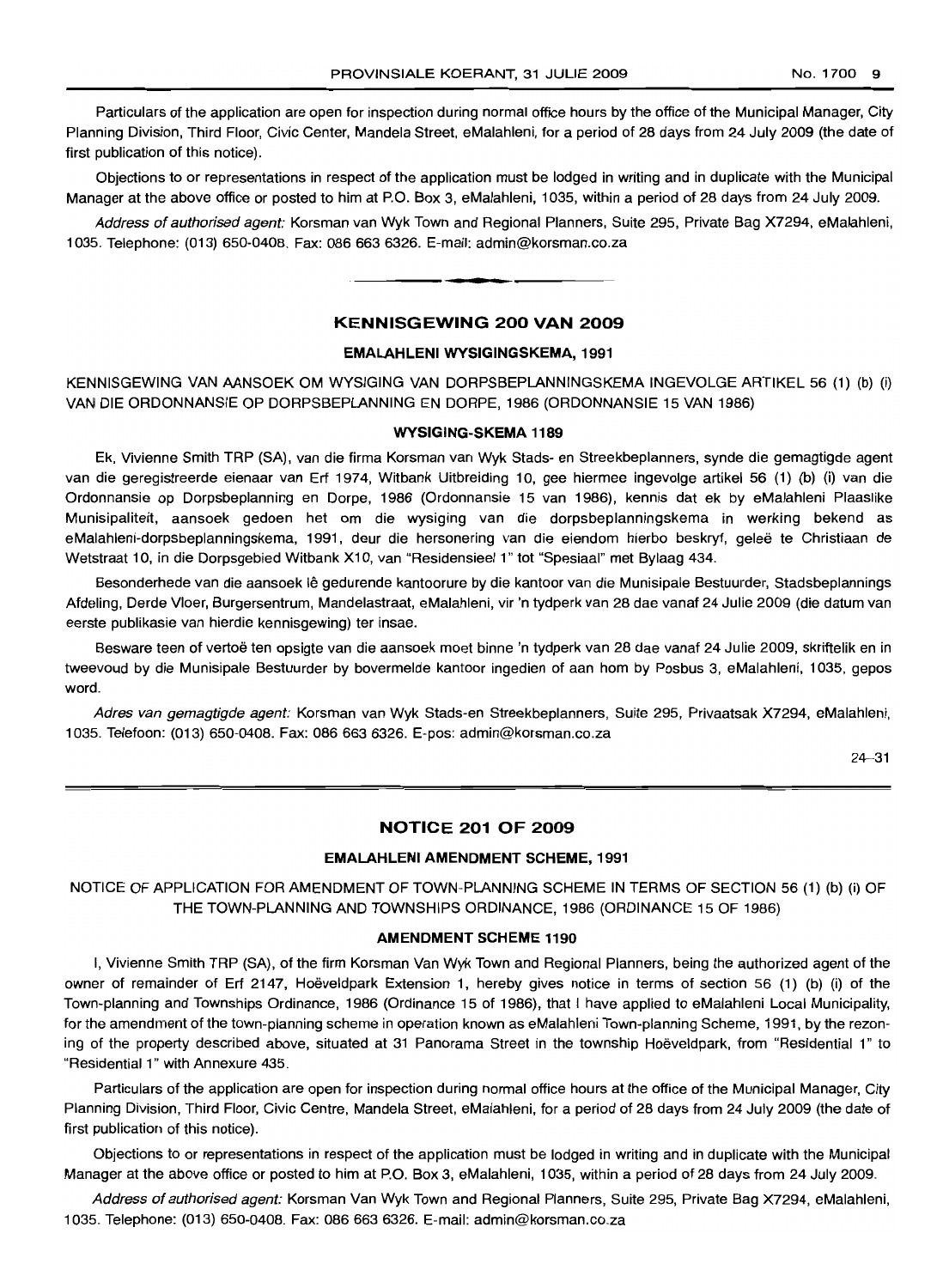# **KENNISGEWING 201 VAN 2009**

# **EMALAHLENI-WVSIGINGSKEMA,1991**

KENNISGEWING VAN AANSOEK OM WYSIGING VAN DORPSBEPLANNINGSKEMA INGEVOLGE ARTIKEL 56 (1) (b) (i) VAN DIE ORDONNANSIE OP DORPSBEPLANNING EN DORPE, 1986 (ORDONNANSIE 15 VAN 1986)

#### **WVSIGINGSKEMA 1190**

Ek, Vivienne Smith TRP (SA), van die firma Korsman Van Wyk Stads- en Streekbeplanners, synde die gemagtigde agent van die geregistreerde eienaar van Restant van Erf 2147, Hoëveldpark Uitbreiding 1, gee hiermee ingevolge artikel 56 (1) (b) (i) van die Ordonnansie op Dorpsbeplanning en Dorpe, 1986 (Ordonnansie 15 van 1986), kennis dat ek by eMalahleni Plaaslike Munisipaliteit, aansoek gedoen het om die wysiging van die dorpsbeplanningskema in werking bekend as eMalahleni-Dorpsbeplanningskema, 1991, deur die hersonering van die eiendom hierbo beskryf, geleë te Panoramastraat 31, in die dorpsgebied Hoeveldpark, van "Residensieel 1" tot "Residensieel 1" met Bylaag 435.

Besonderhede van die aansoek lê gedurende kantoorure by die kantoor van die Munisipale Bestuurder, Stadsbeplannings Afdeling, Derde Vloer, Burgersentrum, Mandelastraat, eMalahleni, vir 'n tydperk van 28 dae vanaf 24 Julie 2009 (die datum van eerste publikasie van hierdie kennisgewing) ter insae.

Besware teen of vertoë ten opsigte van die aansoek moet binne 'n tydperk van 28 dae vanaf 24 Julie 2009, skriftelik en in tweevoud by die Munisipale Bestuurder by bovermelde kantoor ingedien of aan hom by Posbus 3, eMalahleni, 1035, gepos word.

Adres van gemagtigde agent: Korsman Van Wyk en Streekbeplanners, Suite 295, Privaatsak X7294, eMalahleni, 1035. Telefoon: (013) 650-0408. Fax: 086 663 6326. E-pos: admin@korsman.co.za

24-31

# **NOTICE 202 OF 2009**

SCHEDULE 11

(Regulation 21)

#### NOTICE OF APPLICATION FOR ESTABLISHMENT OF TOWNSHIP

Delmas Local Municipality hereby give notice in terms of section 96 of the Town-planning and Townships Ordinance, 1986 (Ordinance 15 of 1986), that an application to establish a township referred to in the Annexure hereto, has been received by it.

Particulars of this application will lie for inspection during normal office hours at the office of the Municipal Manager: Delmas Local Municipality, Room 8, Ground Floor, corner Van der Walt and Samuel Streets, Delmas, 2210, for a period of 28 days from 24 July 2009.

Objections to or representations in respect of the application must be lodged with or made in writing and in duplicate to the above-mentioned address or at PO Box 6, Delmas, 2210, within a period of 28 days from 24 July 2009.

# **ANNEXURE**

# Name of township: **Delmas Extension** 26.

Full name of applicant: Planpractice Town Planners acting for McCain Foods South Africa (Pty) Ltd.

Number of erven in the proposed township and proposed land use zoning rights: 2 Erven: "Industria] 2" with a proposed Floor Space Ratio of 2.4. The purpose of the application is to regularise the existing use of the land for industrial purposes.

Description of land on which township is to be established: Union Forests Plantation Agricultural Holdings: Holding 179 and Portion 74 (a portion of Portion 5) of the farm Leeuwpoort 205 IR, Mpumalanga Province.

Locality of the proposed township: The proposed township is located directly west of and abutting on Provincial Road (Road R42) from where access is gained. The proposed township is located approximately 3 kilometres north of the Delmas CBD. Botleng, an existing settlement, and various extensions of Botleng, are located east and north-east of the proposed township.

Address of agent: Planpractice, PO Box 35895, Menlo Park, Pretoria, 0102. Tel: (012) 362-1741. Fax: (012) 362-0983. E-mail: peter@planpractice.co.za

## **KENNISGEWING 202 VAN 2009**

I **\_ F**

#### KENNISGEWING VAN AANSOEK OM STIGTING VAN DORP

Delmas Plaaslike Munisipaliteit gee hiermee ingevolge artikel 96 van die Dorpsbeplanning en Dorpe Ordonnansie, 1986 (Ordonnansie 15 van 1986), kennis dat 'n aansoek om 'n dorp in die Bylae hierby genoem te stig, deur hom ontvang is.

Besonderhede van bogenoemde aansoek Iê ter insae gedurende gewone kantoorure by die Munisipale Bestuurder: Delmas Plaaslike Munisipaliteit, Kamer 8, Grondvloer, hoek van Van der Walt- en Samuelstraat, Delmas, 2210, vir 'n tydperk van 28 dae vanaf 24 Julie 2009.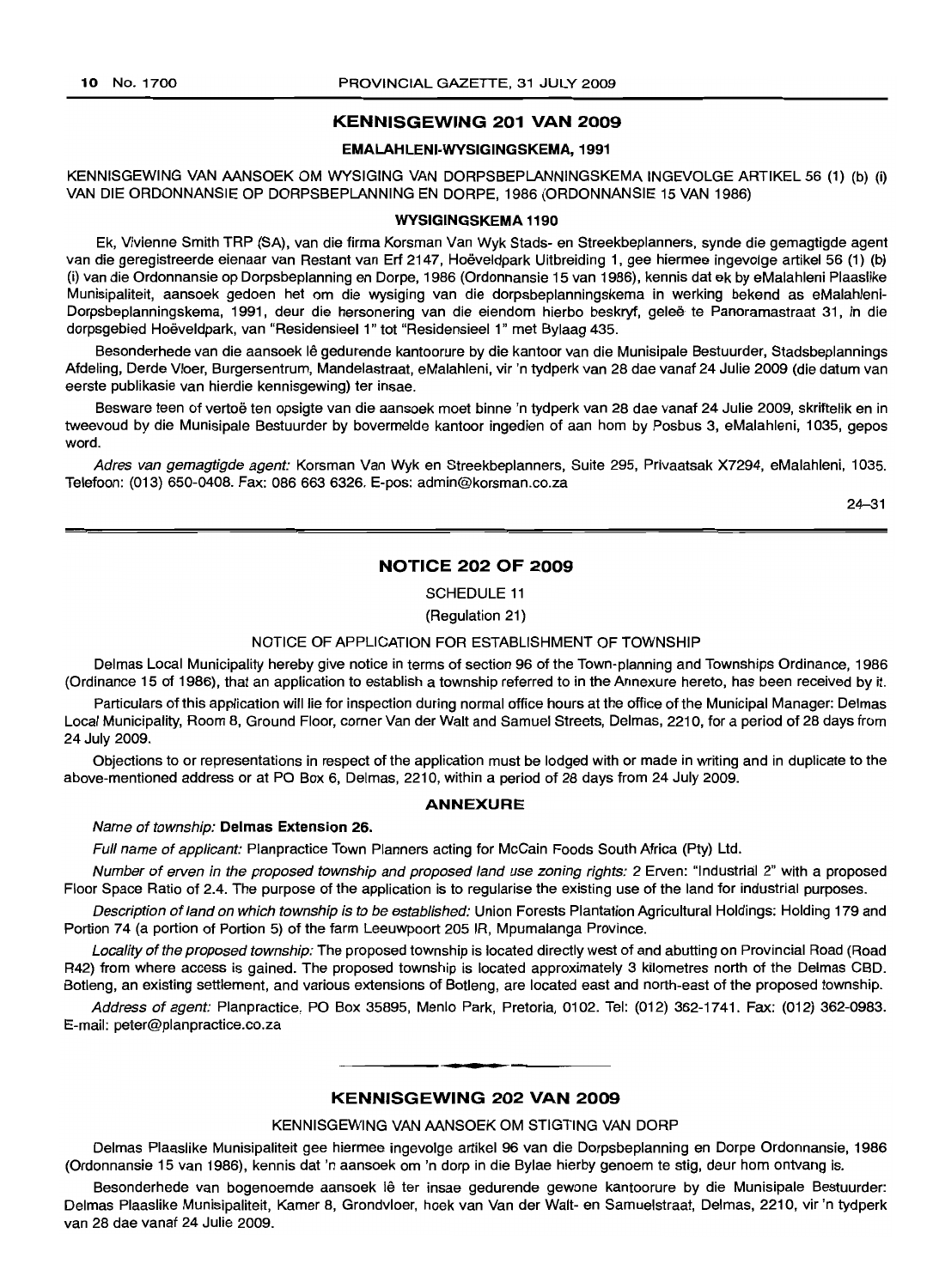Besware teen of vertoe ten opsigte van die aansoek moet binne 'n tydperk van 28 dae vanaf 24 Julie 2009 skriftelik en in tweevoud by bovermelde adres of by Posbus 6, Delmas, 2210, ingedien of gerig word.

# **BYLAE**

## Naam van dorp: **Delmas Uitbreiding** 26.

Volle naam van applikant: Planpraktyk namens McCain Foods South Africa (Pty) Ltd.

Aantal erwe in voorgestelde dorp en sonerings: 2 Erwe: "Nywerheid 2" met 'n voorgestelde Vloerruirnteverhouding van 2.4. Die aansoek het ten doel om die bestaande gebruik van die eiendomme vir nywerheidsdoeleindes te wettig.

Beskrywing van grond waarop dorp gestig staan te word: Union Forests Plantation Landbouhoewes: Hoewe 179 en Gedeelte 74 ('n gedeelte van Gedeelte 5) van die plaas Leeuwpoort 205 IR, Mpumalanga Provinsie.

Ligging van voorgestelde dorp: Die voorgestelde dorp is geleë direk wes en aangrensend aan Provinsiale Pad (Pad R42) waarvandaan toegang aan die voorgestelde dorp voorsien word. Die voorgestelde dorp is ongeveer 3 kilometer noord van die Delmas SSK gelee. Botleng, 'n bestaande dorp en verskeie uitbreidings van Botleng, is oos en noordoos van die voorgestelde dorp geleë.

Adres van agent: Planpraktyk, Posbus 35895, Menlo Park, Pretoria, 0102. Tel: (012) 362-1741. Faks: (012) 362-0983. E-pos: peter@planpractice.co.za

24-31

# **NOTICE 206 OF 2009**

SCHEDULE 8

[Regulation 11 (2)]

NOTICE OF APPLICATION FOR AMENDMENT OF TOWN-PLANNING SCHEME IN TERMS OF SECTION 56 (1) (b) (i) OF THE TOWN-PLANNING AND TOWNSHIPS ORDINANCE, 1986 (ORDINANCE 15 OF 1986)

## **SECUNDA AMENDMENT SCHEME** 140

I, Thomas Philippus Ie Roux, being the authorised agent of the owner of Erf 803, Secunda, hereby give notice in terms of section 56 (1) (b) (i) of the Town-planning and Townships Ordinance, 1986, that I have applied to the Govan Mbeki Municipality for the amendment of the town-planning scheme known as Secunda Town-planning Scheme, 1993, for the rezoning of the property situated at 2 Coen Brits Street, from "Residnetial 1" to "Special".

Particulars of the application will lie for inspection during normal office hours at the office of the Municipal Manager, Central Business Area, Secunda, for the period of 28 days from 31 July 2009.

Objections to or representations in respect of the application must be lodged with or made in writing to the Municipal Manager at the above address or at Private Bag X1017, Secunda, 2302, within a period of 28 days from 31 July 2009 . .**- .**

# **KENNISGEWING 206 VAN 2009**

BYLAE 8

[Regulasie 11 (2)]

KENNISGEWING VAN AANSOEK OM WYSIGING VAN DORPSBEPLANNINGSKEMA INGEVOLGE ARTIKEL 56 (1) (b) (i) VAN DIE ORDONNANSIE OP DORPSBEPLANNING EN DORPE, 1986 (ORDONNANSIE 15 VAN 1986)

## **SECUNDA-WYSIGINGSKEMA** 140

Ek, Thomas Philippus Ie Roux, synde die gemagtigde agent van die eienaar van Erf 803, Secunda, gee hiermee ingevolge artikel 56 (1) (b) (i) van die Ordonnansie op Dorpsbeplanning en Dorpe, 1986, kennis dat ek by Govan Mbeki Munisipaliteit aansoek gedoen het om die wysiging van die dorpsbeplanningskema bekend as Secunda-dorpsbeplanningskema, 1993, deur die hersonering va die eiendom geleë te Coen Britsstraat 2, vanaf "Residensieel 1" na "Spesiaal".

Besonderhede van die aansoek lê ter insae gedurende gewone kantoorure by die kantoor van die Munisipale Bestuurder, Sentrale Besigheidsgebied, Secunda, 28 dae vanaf 31 Julie 2009 (die datum van eerste publikasie van hierdie kennisgewing).

Besware teen of vertoë ten opsigte van die aansoek moet binne 'n typderk van 28 dae vanaf 31 Julie 2009 skriftelik by of tot die Munisipale Bestuurder by die bovermelde adres of by Govan Mbeki Munisipaliteit, Privaatsak X1017, Secunda, 2302, ingedien of gerig word.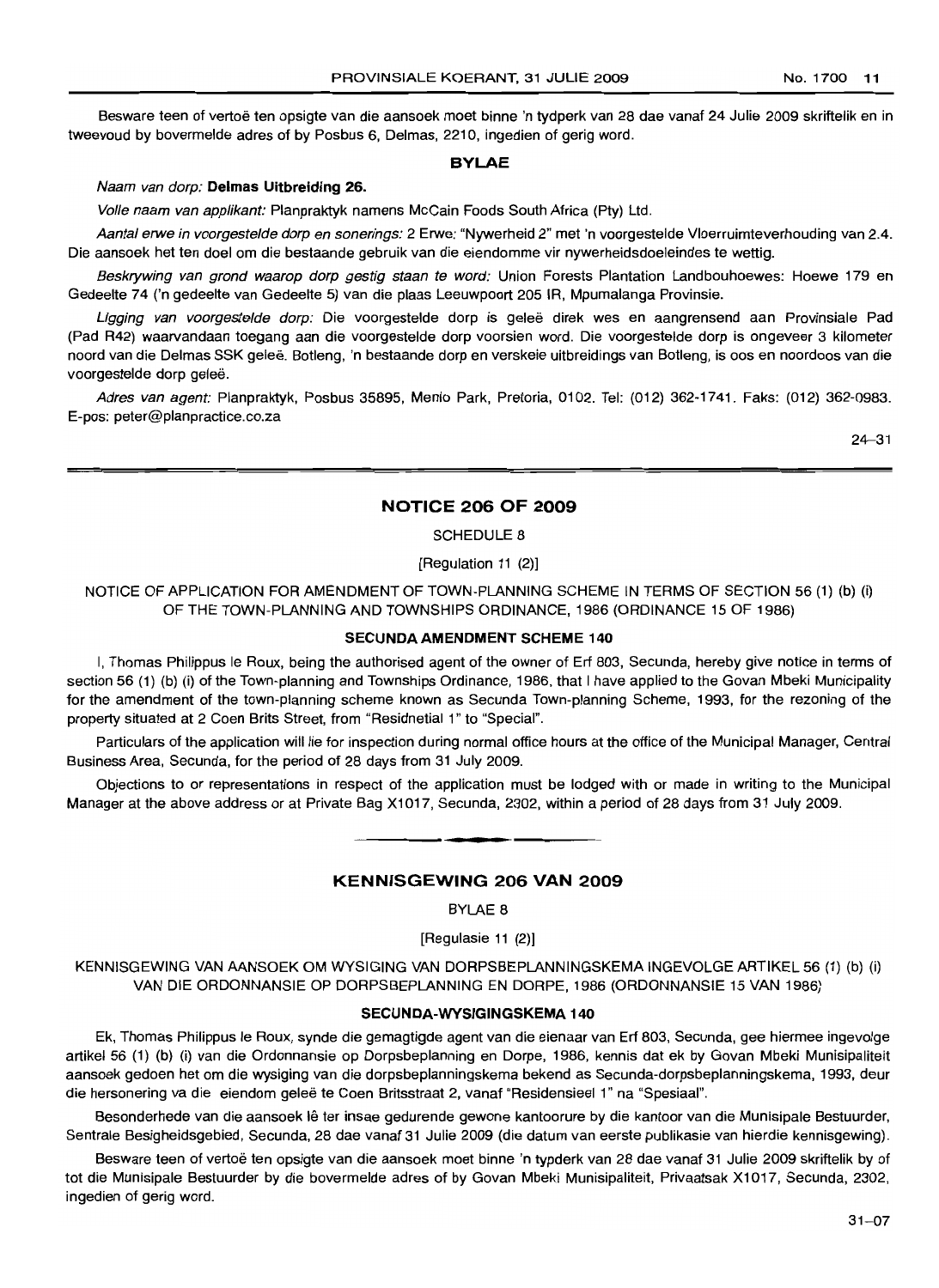# NOTICE 207 OF 2009

#### SCHEDULE 8

[Regulation 11 (2)]

NOTICE OF APPLICATION FOR AMENDMENT OF TOWN-PLANNING SCHEME IN TERMS OF SECTION 56 (1) (b) (i) OF THE TOWN-PLANNING AND TOWNSHIPS ORDINANCE, 1986 (ORDINANCE 15 OF 1986)

### BETHALAMENDMENT SCHEME 156

I, Thomas Philippus Ie Roux, being the authorised agent of the owner of a portion of a Portion 2 of Erf 704, Bethal, hereby give notice in terms of section 56 (1) (b) (i) of the Town-planning and Townships Ordinance, 1986, that I have applied to the Govan Mbeki Municipality for the amendment of the town-planning scheme known as Bethal Town-planning Scheme, 1980, for the rezoning of the property situated at 7048 Schlosberg Avenue, from "Residnetial 1" to "Special".

Particulars of the application will lie for inspection during normal office hours at the office of the Municipal Manager, Central 8usiness Area, Secunda, for the period of 28 days from 31 July 2009.

Objections to or representations in respect of the application must be lodged with or made in writing to the Municipal Manager at the above address or at Private Bag X1017, Secunda, 2302, within a period of 28 days from 31 July 2009. .**-.**

#### KENNISGEWING 207 VAN 2009

BYLAE 8

[Regulasie 11 (2)]

KENNISGEWING VAN AANSOEK OM WYSIGING VAN DORPSBEPLANNINGSKEMA INGEVOLGE ARTIKEL 56 (1) (b) (i) VAN DIE ORDONNANSIE OP DORPSBEPLANNING EN DORPE, 1986 (ORDONNANSIE 15 VAN 1986)

## BETHAL-WYSIGINGSKEMA 156

Ek, Thomas Philippus Ie Roux, synde die gemagtigde agent van die eienaar van 'n gedeelte van Gedeelte 2 van Erf 704, Bethal, gee hiermee ingevolge artikel 56 (1) (b) (i) van die Ordonnansie op Dorpsbeplanning en Dorpe, 1986, kennis dat ek by Govan Mbeki Munisipaliteit aansoek gedoen het om die wysiging van die dorpsbeplanningskema bekend as Bethaldorpsbeplanningskema, 1980, deur die hersonering van die eiendom gelee te Schlosberglaan 704(8), vanaf "Residensieel 1" na "Spesiaal".

Besonderhede van die aansoek lê ter insae gedurende gewone kantoorure by die kantoor van die Munisipale Bestuurder, Sentrale Besigheidsgebied, Secunda, 28 dae vanaf 31 Julie 2009 (die datum van eerste publikasie van hierdie kennisgewing).

Besware teen of vertoe ten opsigte van die aansoek moet binne 'n typderk van 28 dae vanaf 31 Julie 2009 skriftelik by of tot die Munisipale 8estuurder by die bovermelde adres of by Govan Mbeki Munisipaliteit, Privaatsak X1017, Secunda, 2302, ingedien of gerig word.

31-07

#### NOTICE 208 OF 2009

SCHEDULE 8

[Regulation 11 (2)]

NOTICE OF APPLICATION FOR AMENDMENT OF TOWN-PLANNING SCHEME IN TERMS OF SECTION 56 (1) (b) (i) OF THE TOWN-PLANNING AND TOWNSHIPS ORDINANCE, 1986 (ORDINANCE 15 OF 1986)

# BETHALAMENDMENT SCHEMES 154 & 155

I, Willem Johannes Gouws, being the authorised agent of the owners of Remainder of Erf 195, New 8ethal East, and Portion 1 of Erf 90, New Bethal East, hereby give notice in terms of section 56 (1) (b) (i) of the Town-planning and Townships Ordinance, 1986, that I have applied to the Govan Mbeki Municipality for the amendment of the town-planning scheme known as Bethal Town-planning Scheme, 1980, by the rezoning of Remainder of Erf 195, New 8ethal East, and Portion 1 of Erf 90, New Bethal East, situated at 34A Stella Avenue, Bethal, and 22 Andries Pretorius Street, Bethal, respectively, from "Residential 1" to "Residential 3".

Particulars of the application will lie for inspection during normal office hours at the office of the Municipal Manager, Govan Mbeki Municipality, Secunda, for the period of 28 days from 31 July 2009.

Objections to or representations in respect of the application must be lodged with or made in writing to the Municipal Manager, Govan Mbeki Municipality, Private Bag X1017, Secunda, 2302, within a period of 28 days from 31 July 2009.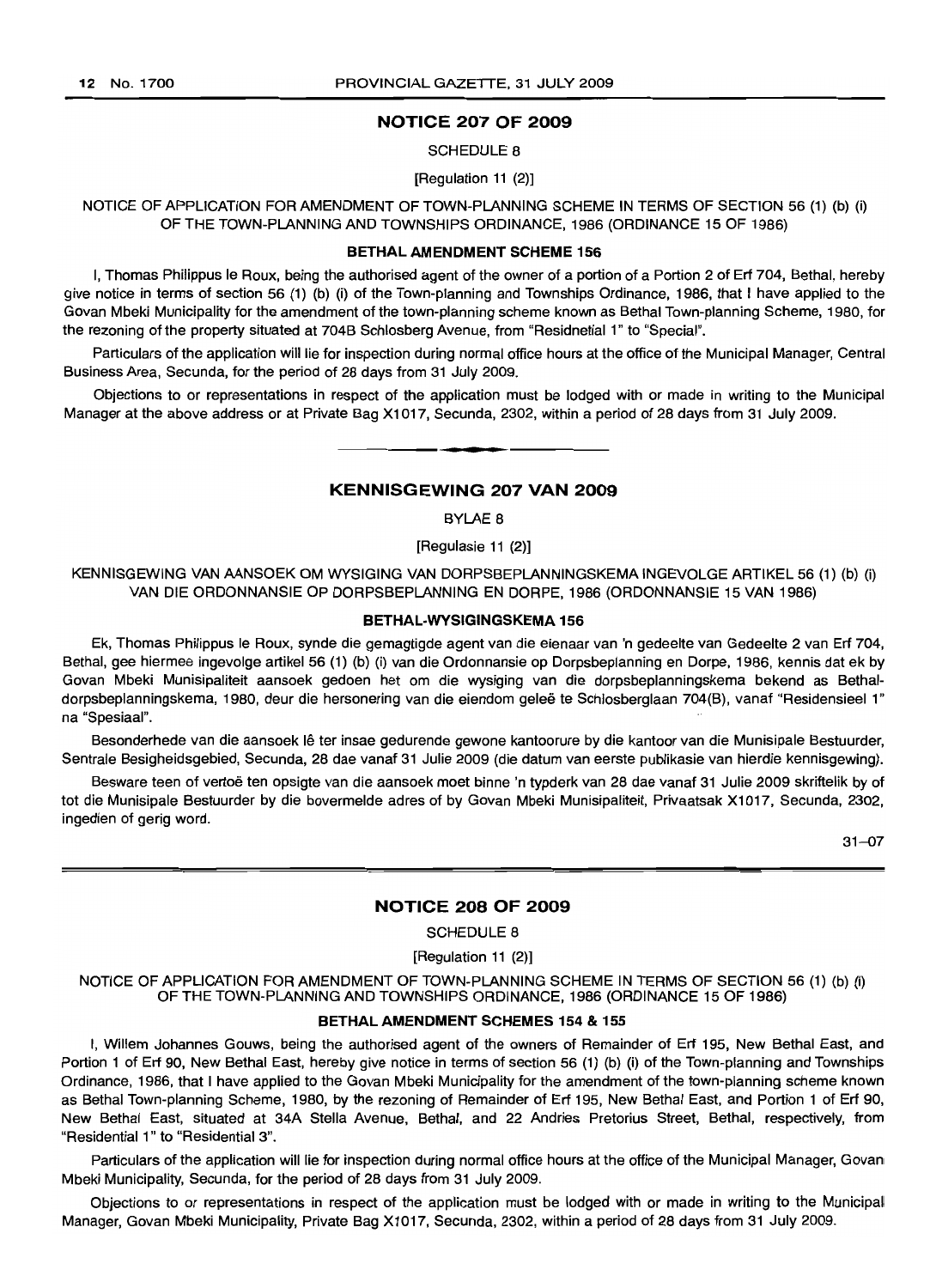# KENNISGEWING 208 VAN 2009

KENNISGEWING VAN AANSOEK OM WYSIGING VAN DORPSBEPLANNINGSKEMA INGEVOLGE ARTIKEL 56 (1) (b) (i) VAN DIE ORDONNANSIE OP DORPSBEPLANNING EN DORPE, 1986 (ORDONNANSIE 15 VAN 1986)

### BETHAL-WYSIGINGSKEMAS 154 & 155

Ek, Willem Johannes Gouws, synde die gemagtigde agent van die eienaar van Restant van Erf 195, Nuwe Bethal 005 en Gedeelte 1 van Erf 90, Nuwe Bethal 005, gee hiermee ingevolge artikel 56 (1) (b) (i) van die Ordonnansie op Dorpsbeplanning en Dorpe, 1986, kennis dat ek by Govan Mbeki Munisipaliteit aansoek gedoen het om die wysiging van die dorpsbeplanningskema bekend as Bethal-dorpsbeplanningskema, 1980, vir die hersonering van Restant van Erf 195, Nuwe Bethal Oos en Gedeelte 1 van Erf 90, Nuwe Bethal Oos, geleë te Stellalaan 34A, Bethal, en Andries Pretoriusstraat 22, Bethal, vanaf "Residensieel 1" na "Residensieel 3".

Besonderhede van die aansoek lê ter insae gedurende gewone kantoorure by die kantoor van die Munisipale Bestuurder, Govan Mbeki Munisipaliteit, Burgersentrum, Secunda, 28 dae vanaf 31 Julie 2009.

Besware teen of vertoë ten opsigte van die aansoek moet binne 'n tydperk van 28 dae vanaf 31 Julie 2009 skriftelik by of tot die Munisipale Bestuurder, Govan Mbeki Munisipaliteit, Burgersentrum, Privaatsak X1017, Secunda, 2302, ingedien of gerig word.

31-07

# NOTICE 209 OF 2009

#### PIET RETIEF AMENDMENT SCHEME 196

NOTICE OF APPLICATION FOR THE AMENDMENT OF THE PIET RETIEF TOWN-PLANNING SCHEME, 1980, IN TERMS OF SECTION 56 (1) (b) (i) OFTHE TOWN-PLANNING AND TOWNSHIPS ORDINANCE, 1986 (ORDINANCE No. 15 OF 1986)

I, Pinkie Kühne, being the authorised agent of the registered owner of the property mentioned below, hereby give notice in terms of the above Ordinance, that I have applied to the Mkhondo Municipality, Piet Retief, for the amendment of the town-planning scheme, known as the Piet Retief Town-planning Scheme, 1980, by the rezoning of Portion 2 (a portion of Portion 1) of Erf 295, situated at No. 7 De Jager Street, Piet Retief, from "Residential 1" to "Residential 3".

Particulars regarding the application will lie for inspection during normal office hours at the office of the Municipal Manager, Civic Centre, Mark Street, Piet Retief, for a period of 28 (twenty eight) days from 31 July 2009.

Objections to this application must, within a period of 28 (twenty-eight) days from 31 July 2009, written and in duplicate, be submitted to the Municipal Manager at the above address, or be posted to P.O. Box 23, Piet Retief, 2380.

Agent: Pinkie Kuhne, 76 Paterson Street (P.O. Box 22072), Newcastle, 2940. Tel/Fax: (034) 312-3116. Cell: 0829522946.

**• •**

# KENNISGEWING 209 VAN 2009

#### PIET RETIEF·WYSIGINGSKEMA 196

KENNISGEWING VAN AANSOEK OM DIE WYSIGING VAN DIE PIET RETIEF-DORPSBEPLANNINGSKEMA, 1980. INGEVOLGE ARTIKEL 56 (1) (b) (I) VAN DIE ORDONNANSIE OP DORPSBEPLANNING EN DORPE, 1986 (ORDONNANSIE 15 VAN 1986)

Ek, Pinkie Kuhne, synde die gemagtigde agent van die geregistreerde eienaar van die ondergemoemde eiendom, gee hiermee, ingevolge bogenoemde artikel, kennis dat ek by die Mkhondo Munlsipaliteit, Piet Retief, aansoek gedoen het om die wysiging van die dorpsbeplanningskema, bekend as die Piet Retief-dorpsbeplanningskema, 1980, deur die hersonering van Gedeelte 2 ('n gedeelte van Gedeelte 1) van Erf 295, geleë te De Jagerstraat No. 7, Piet Retief, vanaf "Residensieel 1" na "ResidensieeI3".

Besonderhede van die aansoek lê ter insae gedurende gewone kantoorure by die kantoor van die Munisipale Bestuurder, Burgersentrum, Markstraat, Piet Retief, vir 'n tydperk van 28 (agt-en-twintig) dae vanaf 31 Julie 2009.

Besware of vertoë teen die aansoek moet binne 'n tydperk van 28 (agt-en-twintig) dae vanaf 31 Julie 2009, geskrewe en in tweevoud, ingehandig word by die Munisipale Bestuurder, by bovermelde adres of gepos word aan Posbus 23, Piet Retief, 2380.

Agent: Pinkie Kuhne, Patersonstraat 76 (Posbus 22072), Newcastle, 2940. Tel/Faks: (034) 312-3116. Sel: 082 952 2946.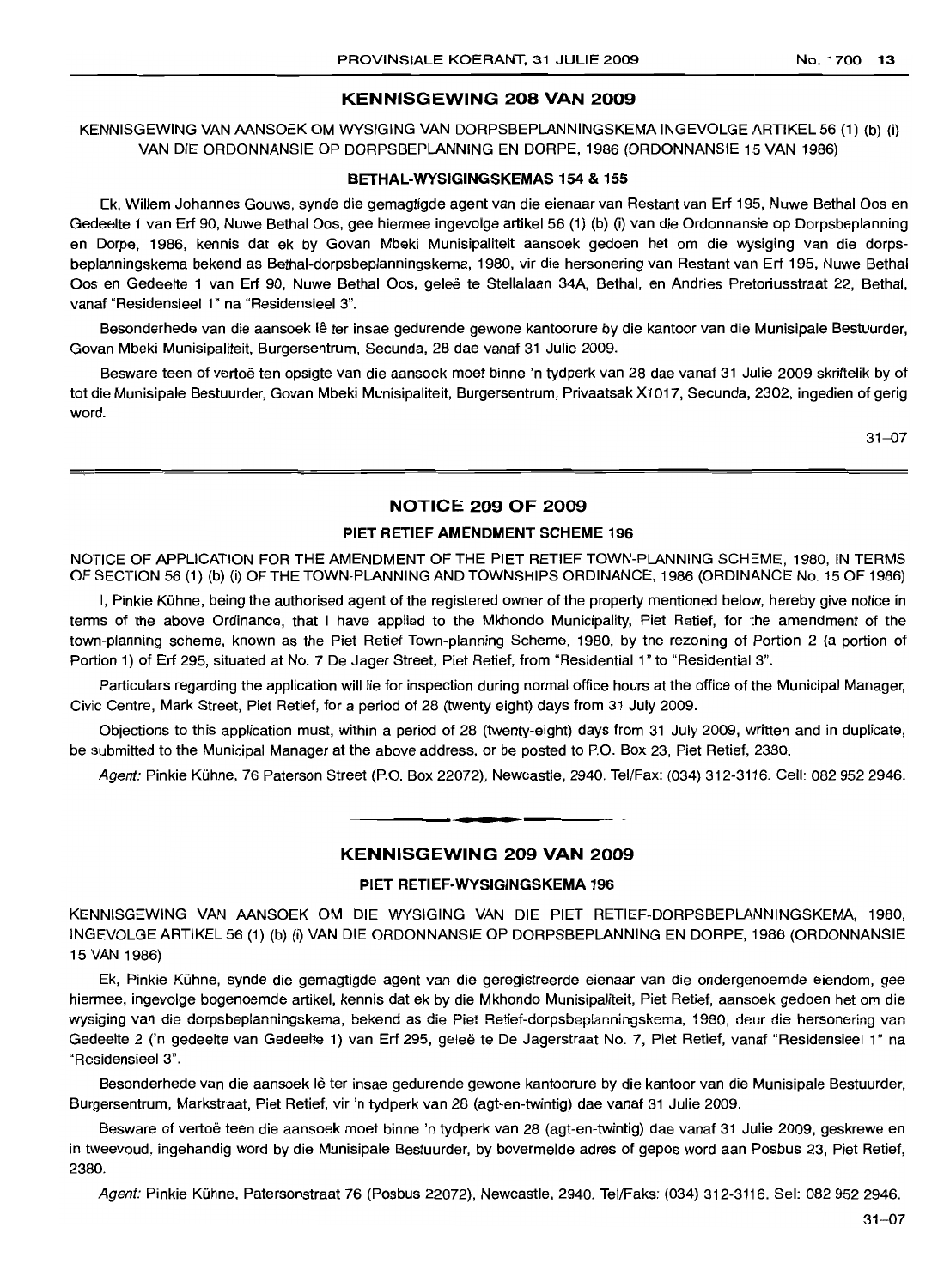# NOTICE 210 OF 2009

# LYDENBURG AMENDMENT SCHEME 261/1995 & 262/1995

# NOTICE OF APPLICATION FOR AMENDMENT OF TOWN-PLANNING SCHEME IN TERMS OF SECTION 56 (1) (b) (i) OF THE TOWN-PLANNING AND TOWNSHIPS ORDINANCE, 1986 (ORDINANCE 15 OF 1986)

We, Nuplan Development Planners, being the authorised agent of the owners of the respective properties described hereunder, give notice in terms of section 56 (1) (b) (i) of the Town-planning and Townships Ordinance, 1986 (Ordinance 15 of 1986), that we have applied to the Thaba Chweu Local Municipality (Lydenburg Administrative Unit) for the amendment of the town-planning scheme, known as Lydenburg Town-planning Scheme, 1995, by the rezoning of the properties described here under, as follows:

Lydenburg Amendment Scheme 261/1995: By the rezoning of Portion 5 of Erf 1635, Lydenburg Township, situated at 26 Berg Street, Lydenburg, from "Residential 1" with a density of 10 dwelling units per hectare to "Residential 2" with a density of 20 dwelling units per hectare.

Lydenburg Amendment Scheme 262/1995: By the rezoning of Erf 539, Lydenburg Township, situated at 140 Viljoen Street, Lydenburg, from "Residential 1" with a density of 10 dwelling units per hectare to "Residential 2" with a density of 20 dwelling units per hectare and "Business 2" after subdivision.

Particulars of the application will lie for inspection during normal office hours at the office of the Municipal Manager, Thaba Chweu Local Municipality, Sentraal Street, Lydenburg, for a period of 28 days from 31 July 2009.

Objections to or representations in respect of the application must be lodged with or made in writing to the Municipal Manager at the above address or at Thaba Chweu Local Municipality, P.O. Box 61, Lydenburg, 1120, within a period of 28 days from 31 July 2009 (no later than 28 August 2009).

Address of agent: Nuplan Development Planners, P.O. Box 2555, Nelspruit, 1200. Tel: (013) 752-3422. Fax: (013) 753-5795. Verw: Goos-WS-001 & RIP-WS-001. E-mail: nuplan@mweb.co.za

# KENNISGEWING 210 VAN 2009

**• •**

# LYDENBURG-WYSIGINGSKEMA 261/1995 & 262/1995

KENNISGEWING VAN AANSOEK OM WYSIGING VAN DORPSBEPLANNINGSKEMA INGEVOLGE ARTIKEL 56 (1) (b) (i) VAN DIE ORDONNANSIE OP DORPSBEPLANNING EN DORPE, 1986 (ORDONNANSIE 15 VAN 1986)

Ons, Nuplan Development Planners, synde die gemagtigde agent van die geregistreerde eienaars van die onderskeie eiendomme hieronder beskryf, gee hiermee ingevolge artikel 56 (1) (b) (i) van die Ordonnansie op Dorpsbeplanning en Dorpe, 1986 (Ordonnansie 15 van 1986), kennis dat ons by die Thaba Chweu Plaaslike Munisipaliteit (Lydenburg Administratiewe Eenheid), aansoek gedoen het om die wysiging van die dorpsbeplanningskema, bekend as Lydenburg-dorpsbeplanningskema, 1995, deur die hersonering van die eiendomme hieronder beskryf, soos volg:

Lydenburg-wysigingskema 261/1995: Deur die hersonering van Gedeelte 5 van Erf 1635, Lydenburg Dorp, geleë te Bergstraat 26, Lydenburg, vanaf "Residensieel 1" met 'n digtheid van 10 woonhuise per hektaar na "Residensieel 2" met 'n digtheid van 20 wooneenhede per hektaar.

Lydenburg-wysigingskema 262/1995: Deur die hersonering van Erf 539, Lydenburg Dorp, gelee te Viljoenstraat 140, Lydenburg, vanaf "Residensieel 1" met 'n digtheid van 10 woonhuise per hektaar na "Residensieel 2" met 'n digtheid van 20 wooneenhede per hektaar en "Besigheid 1" na onderverdeling.

Besonderhede van bogenoemde aansoek lê ter insae gedurende gewone kantoorure by die kantoor van die Munisipale Bestuurder, Munisipale Kantore, Thaba Chweu Plaaslike Munisipaliteit, Sentraalstraat, Lydenburg, vir 'n tydperk van 28 dae vanaf 31 Julie 2009.

Besware teen of vertoë ten opsigte van die aansoek moet binne 'n tydperk van 28 dae vanaf 31 Julie 2009 (nie later as 28 Augustus 2009), skriftelik by of tot die Munisipale Bestuurder by bovermelde adres of Thaba Chweu Plaaslike Munisipaliteit, Posbus 61, Lydenburg, 1120, ingedien of gerig word.

Adres van agent: Nuplan Development Planners, Posbus 2555, Nelspruit, 1200. Tel: (013) 752-3422. Faks: (013) 752-5795. Verw: Goos-WS-001 & RIP-WS-001. E·pos: nuplan@mweb.co.za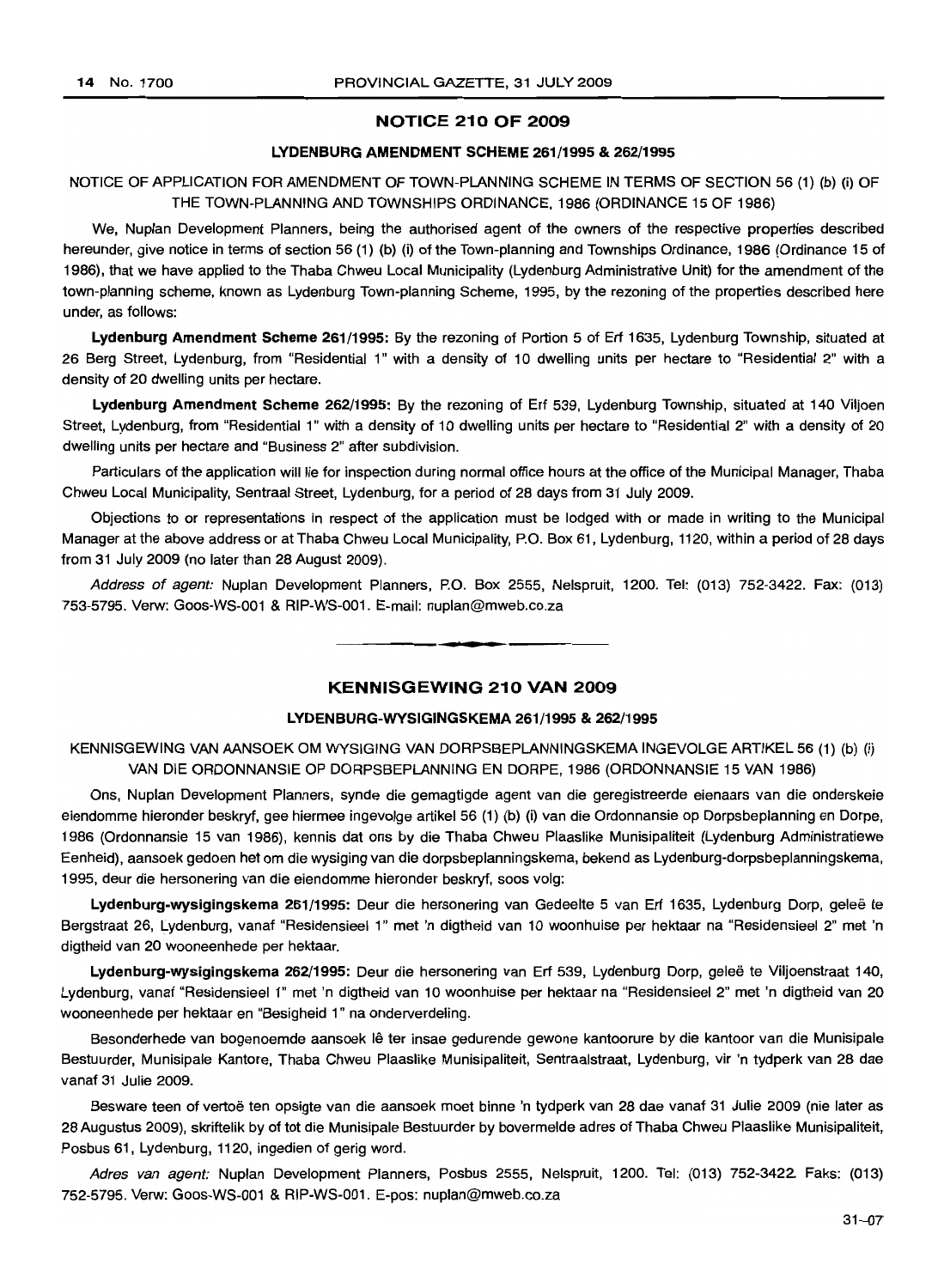# **NOTICE 211 OF 2009**

# NOTICE OF APPLICATION FOR AMENDMENT OF A TOWN-PLANNING SCHEME IN TERMS OF SECTION 56 (1) (b) (i) OF THE TOWN-PLANNING AND TOWNSHIPS ORDINANCE, 1986 (ORDINANCE 15 OF 1986)

#### **NELSPRUIT AMENDMENT SCHEME 1641**

We, Umsebe Development Planners, represented by Mr BJL van der Merwe, Mr ST Masuku, Mr M Venter and Mr M Loock, being the authorised agent of the owner of Erf 267, Sonheuwel, hereby give notice in terms of section 56 (1) of the Town-planning and Townships Ordinance, 1986 (Ordinance 15 of 1986), that we have applied to the Mbombela Local Municipality for the amendment of the town-planning scheme known as Nelspruit Town-planning Scheme, 1989, by the rezoning of the properties described above, situated at 1 Weber Street, Sonheuwel from "Residential 1" to "Special" ith an annexure allowing for residential, medical suites, rehabilitation gymnasium and offices subservient and directly related to the main use, with an FAR of 1.0, height of 2 storeys, coverage of 60% and 3 parking bays per 100 m<sup>2</sup> of gross leasable floor space.

Particulars of this application will lie for inspection during normal office hours at the office of the Secretary of the Assistant Director: Technical Services, Mbombela Local Municipality, Room 205, Second Floor, Nel Street, Nelspruit, 1200, for a period of 28 days from 31 July 2009.

Objections to or representations in respect of the application must be lodge with or made in writing and in duplicate to the Secretary of the Assistant Director: Technical Services, Mbombela Local Municipality at the above-mentioned address or to the Municipal Manager, Mbombela Local Municipality, P.O. Box 45, Nelspruit, 1200, within a period of 28 days from 31 July 2009 (no later than 28 August 2009).

Address of applicant: Umsebe Development Planners, P.O. Box 12367, Nelspruit, 1200. Tel: (013) 752-4710.

# **KENNISGEWING 211 VAN 2009**

KENNISGEWING VAN AANSOEK OM WYSIGING VAN 'N DORPSBEPLANNINGSKEMA INGEVOLGE ARTIKEL 56 (1) (b) (i) VAN DIE ORDONNANSIE OP DORPSBEPLANNING EN DORPE, 1986 (ORDONNANSIE 15 VAN 1986)

# **NELSPRUIT-WYSIGINGSKEMA 1641**

Ons, Umsebe Ontwikkelingsbeplanners, verteenwoordig deur die Mnr. B.IL van der Merwe, Mm. ST Masuku, Mm. M Venter en Mm. M Loock, synde die gemagtigde agent van die eienaar van Erf 267, Sonheuwel, gee hiermee ingevolge artikel 56 (1) van die Ordonnansie op Dorpsbeplanning en Dorpe, 1986 (Ordonnansie 15 van 1986), kennis dat ons by die Mbombela Plaaslike Munisipaliteit, aansoek het om die wysiging van die dorpsbeplanningskema, bekend as Nelspruit-dorpsbeplanningskema, 1989, deur die hersonering van die eiendom hierbo beskryf, gelee te Weberstraat 1, Sonheuwel, vanaf "Residensieel 1" tot "Spesiaal" met 'n bylaag om gebruike vir residensieel, mediese kamers, rehabilitasie gimnasium en kantore ondergeskik en direk verwant aan die hoofgebruik met 'n VOV van 1.0, 2 verdiepings, 60% dekking en parkeervereiste van 3 per 100 m2 bruto verhuurbare vloeroppervlakte.

Besonderhede van bogenoemde aansoek lê ter insae gedurende gewone kantoorure by die kantoor van die Sekretaresse van die Assistent Direkteur: Tegniese Dienste, Mbombela Plaaslike Munisipaliteit, Kamer 205, Tweede Vloer, Nelstraat, Nelspruit, vir 'n tydperk van 28 dae vanaf 31 Julie 2009.

Besware teen of vertoë ten opsigte van die aansoek moet binne 'n tydperk van 28 dae vanaf 31 Julie 2009 (nie later as 28 Augustus 2009), skriftelik en in tweevoud by die Sekretaresse van die Assistent Direkteur: Tegniese Dienste by die bovermelde adres of na die Munisipale Bestuurder, Mbombela Munisipaliteit, Posbus 45, Nelspruit, 1200, ingedien of gerig word.

Adres van applikant: Umsebe Ontwikkelingsbeplanners, Posbus 12367, Nelspruit, 1200. Tel: (013) 752-4710.

31-07

# **NOTICE 212 OF 2009**

#### **NELSPRUIT AMENDMENT SCHEME 1642**

NOTICE OF APPLICATION FOR AMENDMENT OF THE NELSPRUIT TOWN-PLANNING SCHEME IN TERMS OF SECTION 56 (1) (b) (i) AND SECTION 61 (2) OF THE TOWN-PLANNING AND TOWNSHIPS ORDINANCE, 1986 (ORDINANCE 15 OF 1986)

I, Liezl van Niekerk, being the authorised agent of the registered owner of Erf 243, Sonheuwel Town (4 De Villiers Street), hereby gives notice in terms of Section 56 (1) (b) (i) and section 61 (2) of the Town-planning and Townships Ordinance, 1986 (Ordinance 15 of 1986), that we have applied to the Mbombela Local Municipality for the amendment of the town-planning scheme known as the Nelspruit Town-planning Scheme, 1989, by rezoning of the said property from "Business 3" with a floor area ratio (EA.R) of 0,6 to "Business 3" with annexure conditions (Annexure 1268) to allow for the increase of the floor area ratio.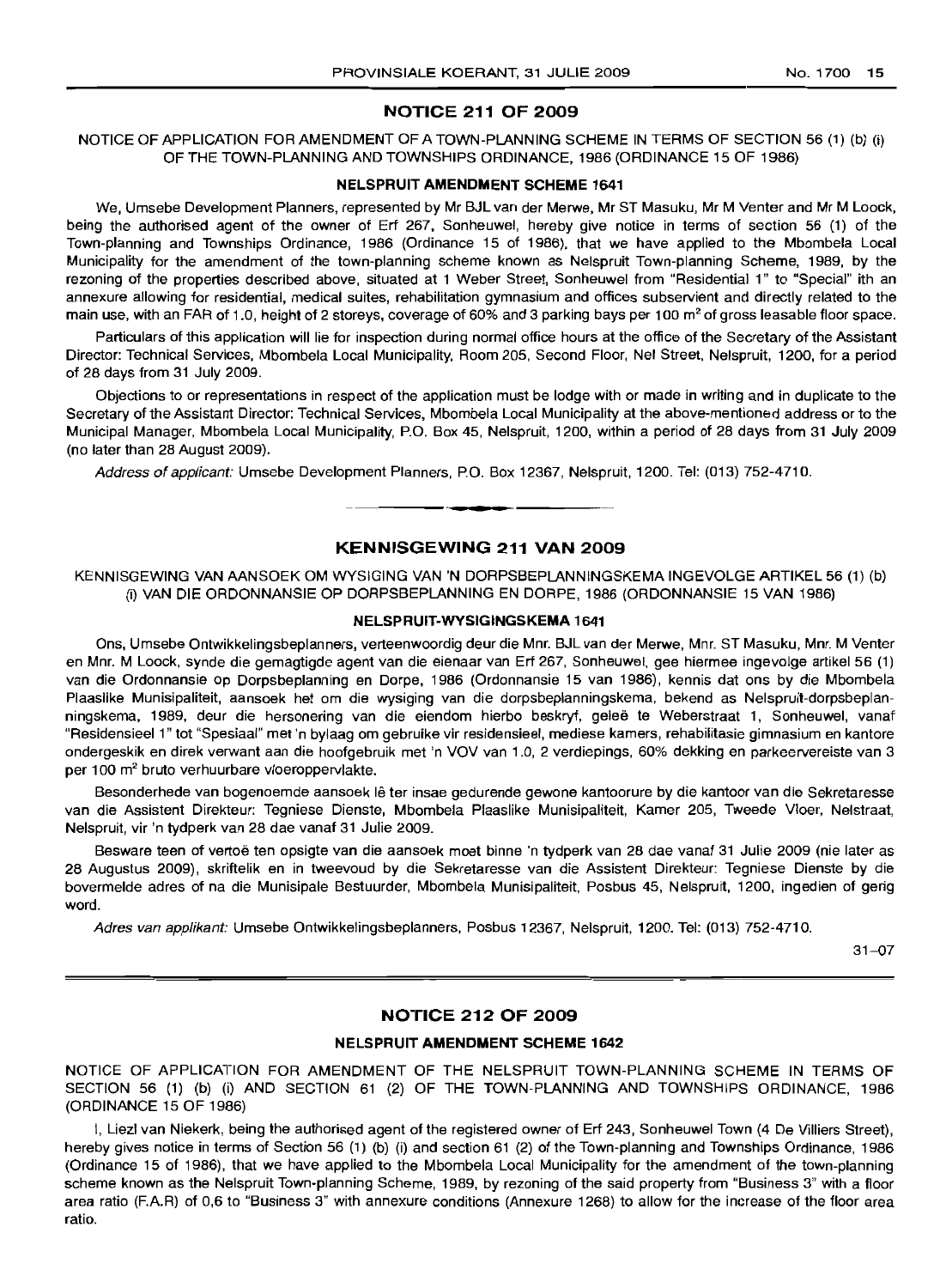Particulars of the application will lie for inspection during normal office hours at the office of the Municipal Manager, Civic Centre, Nelspruit, for a period of 28 days from 31 July 2009.

Objections or representations in respect of the application must be lodged with or made in writing to the address as indicated hereunder or to the Municipal Manager, PO Box 45, Nelspruit, 1200, within a period of 28 days from 31 JUly 2009.

Address ofapplicant: Liezl van Niekerk, PO Box 7106, Nelspruit, 1200. Tel/Fax: (013) 741-4086. E-mail: Ivnplan@telkomsa.net. .**\_.**

# **KENNISGEWING 212 VAN 2009**

# **NELSPRUIT-WYSIGINGSKEMA 1642**

KENNISGEWING VAN AANSOEK OM WYSIGING VAN DIE DORPSBEPLANNINGSKEMA INGEVOLGE ARTIKEL 56 (1) (b) (i) EN ARTIKEL 61 (2) VAN DIE ORDONNANSIE OP DORPSBEPLANNING EN DORPE, 1986 (ORDONNANSIE 15 VAN 1986)

Ek, Liezl van Niekerk, synde die gemagtigde agent van die geregistreerde eienaar van Erf 243, Sonheuwel Dorp (De Villiersstraat 4), gee hiermee ingevolge artikel56 (1) (b) (i) en artikel 61 (2) van die Ordonnansie op Dorpsbeplanning en Dorpe, 1986 (Ordonnansie 15 van 1986), kennis dat ons by die Mbombela Plaaslike Munisipaliteit aansoek gedoen het vir die wysiging van die gemelde eiendom vanaf "Besigheid 3" met 'n vloeroppervlakte verhouding (V.O.v.) van 0,6 na "Besigheid 3" met Bylae voorwaardes (Bylae 1268) om voorsiening te maak vir die verhoging van die vloeroppervlakte verhouding.

Besonderhede van die aansoek lê ter insae gedurende gewone kantoorure by die kantoor van die Munisipale Bestuurder, Burgersentrum, Nelspruit, vir 'n tydperk van 28 dae vanaf 31 Julie 2009.

Besware en of vertoe ten opsigte van die aansoek moet binne 'n tydperk van 28 dae vanaf 31 Julie 2009, skriftelik by die onderstaande adres of by Munisipaie Bestuurder, Posbus 45, Nelspruit, 1200, ingedien of gerig word.

Adres van applikant: Liezl van Niekerk, Posbus 7106, Nelspruit, 1200. Tel/Fax: (013) 741-4086. E-pos: Ivnplan@telkomsa.net

31-07

# **NOTICE 213 OF 2009**

### **NELSPRUIT AMENDMENT SCHEME 1644**

NOTICE OF APPLICATION FOR THE AMENDMENT OF TOWN-PLANNING SCHEME IN TERMS OF SECTION 56 (1) (b) (i) OF THE TOWN-PLANNING AND TOWNSHIPS ORDINANCE, 1986 (ORDINANCE 15 OF 1986)

We, being the prospective owners of Portion 1 of 2744 and Portion 32 of Stand 1533, Sonheuwel Extension 1, hereby give notice in terms of section 56 (b) (i) of the Town-planning and Townships Ordinance, 1986 (Ordinance 15 of 1986), that we have applied to the Mbombela Local Municipality for the amendment of the town-planning scheme known as the Nelspruit Townplanning Scheme, 1989, by rezoning of the said properties in the following manner:

1. Portion 1 of Stand 2744, Sonheuwel Extension 1, from "Residential 2" with a density restriction of 15 dwelling units per hectare, "Private Open Space", "Private Roads" "Place of Public Worship" and "Existing Public Roads" to "Special" for a Boutique Hotel together with Conference Facilities; Place of Refreshment and a Health Spa for own guests only; a Chapel as well as to retain all existing rights.

2. Portion 32 of Stand 1533, Sonheuwel Extension 1, from "Residential 2" with a density restriction of 15 dwelling units per hectare, "Private Open Space", "Private Roads" "Place of Public Worship" and "Existing Public Roads" to "Private Open Space" and "Parking" with a floor area ratio of 0,0.

Particulars of the application will lie for inspection during normal office hours at the office of the Municipal Manager, Civic Centre, Nelspruit, for a period of 28 days from the 31 July 2009.

Objections to or representations in respect of the application must be lodged with, or made in writing to the address as indicated hereunder or to the Municipal Manager, PO Box 45, Nelspruit, 1200, within a period of 28 days from 31 July 2009.

Address of applicant: Sunhill Investments BK, PO Box 12066, Steiltes, 1213. Tel: 082 851 0802.

# **KENNISGEWING 213 VAN 2009**

**•**

## **NELSPRUIT-WYSIGINGSKEMA 1644**

KENNISGEWING VAN AANSOEK OM WYSIGING VAN DORPSBEPLANNINGSKEMA INGEVOLGE ARTIKEL 56 (1) (b) (i) VAN DIE ORDONNANSIE OP DORPSBEPLANNING EN DORPE, 1986 (ORDONNANSIE 15 VAN 1986)

Ons, synde die voornemende eienaars van Gedeelte 1 van Erf 2744 en Gedeelte 32 van Erf 1533, Sonheuwel Uitbreiding 1, gee hiermee ingevolge artikel 56 (1) (b) (i) van die Ordonnansie op Dorpsbeplanning en Dorpe, 1986 (Ordonnansie 15 van 1986), kennis dat ons by die Mbombela Plaaslike Munisipaliteit aansoek gedoen het om die wysiging van die Dorpsbeplanningskema, 1989, deur die hersonering van genoemde eiendomme op die volgende wyse: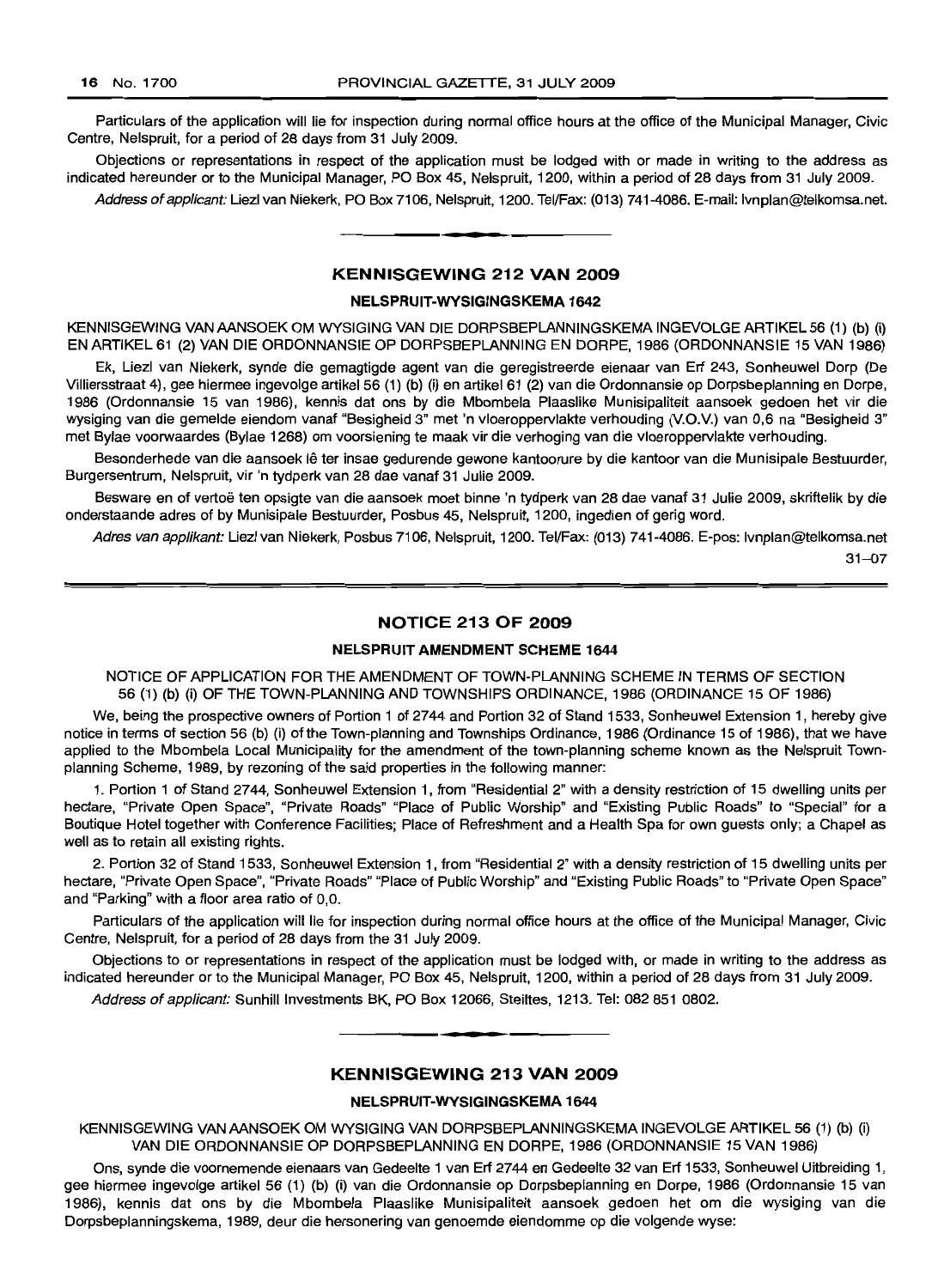1. Gedeelte 1 van Erf 2744, Sonheuwel Uitbreiding 1, vanaf "Residensieel 2" met 'n digtheidsbeperking van 15 wooneenhede per hektaar "Privaat Oop Ruimte", "Privaat Paaie" "Plek van Openbare Godsdiensoefening" en "Bestaande Openbare Paaie" na "Spesiaal" vir 'n "Boutique Hotel" tesame met Konferensiefasiliteite, Verversingsplek en 'n Gesondheidsspa vir eie gaste alleenlik; 'n Kapel asook die behoud van aile bestaande regte.

2. Gedeelte 32 van Erf 1533, Sonheuwel Uitbreiding 1, vanaf "Resldensieel 2" met 'n digtheidsbeperking van 15 wooneenhede per hektaar, "Privaat Oop Ruimte", "Privaat Paaie" "Plek van Openbare Godsdiensoefening" en "Bestaande Openbare Paaie" na "Privaat Oop Ruimte" en "Parking" met 'n vloeroppervlakte van 0,0.

Besonderhede van die aansoek lê ter insae gedurende gewone kantoorure by die kantoor van die Munisipale Bestuurder, Burgersentrum, Nelspruit, vir 'n tydperk van 28 dae vanaf 31 Julie 2009.

Besware en/of vertoë ten opsigte van die aansoek moet binne 'n tydperk van 28 dae vanaf 31 Julie 2009, skriftelik by die onderstaande adres of by die Munisipale Bestuurder, Posbus 45, Nelspruit, 1200, ingedien of gerig word.

Adres van applikant: Sunhill Investments BK, Posbus 12066, Steiltes, 1213. Tel: 082 851 0802.

31-07

# **NOTICE 214 OF 2009**

# **WHITE RIVER AMENDMENT SCHEME** 317

NOTICE OF APPLICATION FOR THE AMENDMENT OF THE TOWN-PLANNING SCHEME IN TERMS OF SECTION 56 (1) (b) (i) OF THE TOWN-PLANNING AND TOWNSHIPS ORDINANCE, 1986 (ORDINANCE 15 OF 1986)

We, Nuplan Development Planners, being the authorised agent of the registered owner of Erf 1238, White River Extension 1, hereby gives notice in terms of section 56 (1) (b) (i) of the Town-planning and Townships Ordinance, 1986 (Ordinance 15 of 1986), that we have applied to the Mbombela Local Municipality for the amendment of the town-planning scheme known as the White River Town-planning Scheme, 1985, by the rezoning of the property described above, situated at 51 Frank Townsend Street, from "Residential 1" to "Special" for the purposes of a Guest House.

Particulars of the application will lie for inspection during normal office hours at the office of the Municipal Manager, Department Urban and Rural Management, Mbombela Local Municipality, Nel Street, Nelspruit, for a period of 28 days from 31 July 2009.

Objections to, or representations in respect of the application must be lodged with or made in writing to the Municipal Manager at the above address or at Mbombela Local Municipality, P.O. Box 45, Nelspruit, 1200, within a period of 28 days from 31 July 2009 (no later than 28 August 2009).

Address of agent: Nuplan Development Planners, PO Box 2555, Nelspruit, 1200. Tel: (013) 752-3422. Fax: (013) 752-5795. Ref: MACA-WS-001. E-mail: nuplan@mweb.co.za

# **KENNISGEWING 214 VAN 2009**

**I •**

# **WITRIVIER-WYSIGINGSKEMA** 317

KENNISGEWING VAN AANSOEK OM WYSIGING VAN DORPSBEPLANNINGSKEMA INGEVOLGE ARTIKEL 56 (1) (b) (i) VAN DIE ORDONNANSIE OP DORPSBEPLANNING EN DORPE, 1986 (ORDONNANSIE 15 VAN 1986)

Ons, Nuplan Development Planners, synde die gemagtigde agent van die geregistreerde eienaar van Erf 1238, Witrivier Uitbreiding 1, gee hiermee ingevolge artikel 56 (1) (b) (i) van die Ordonnansie op Dorpsbeplanning en Dorpe, 1986 (Ordonnansie 15 van 1986), kennis dat ons by die Mbombela Plaaslike Munisipaliteit aansoek gedoen het om die wysiging van die dorpsbeplanningskema, bekend as Witrivier-dorpsbeplanningskema, 1985, deur die hersonering van die eiendomme hierbo beskryf, gelee te Frank Townsendstraat 51, vanaf "Residensieel 1" na "Spesiaal" vir doeleindes van 'n Gaste Huis.

Besonderhede van bogenoemde aansoek lê ter insae gedurende gewone kantoorure by die kantoor van die Munisipale Bestuurder, Departement Stedelike en Landelike Bestuur, Mbombela Plaaslike Munisipaliteit, Burgersentrum, Nelstraat, Nelspruit, vir 'n tydperk van 28 dae vanaf 31 Julie 2009.

Besware teen of vertoë ten opsigte van die aansoek moet binne 'n tydperk van 28 dae vanaf 31 Julie 2009 (nie later as 28 Augustus 2009), skriftelik by of tot die Munisipale Bestuurder by bovermelde adres of Mbombela Plaaslike Munisipaliteit, Posbus 45, Nelspruit, 1200, ingedien of gerig word.

Adres van agent: Nuplan Development Planners, Posbus 2555, Nelspruit, 1200. Tel: (013) 752-3422. Faks: (013) 752-5795. Verw: MACA-WS-001. E-mail: nuplan@mweb.co.za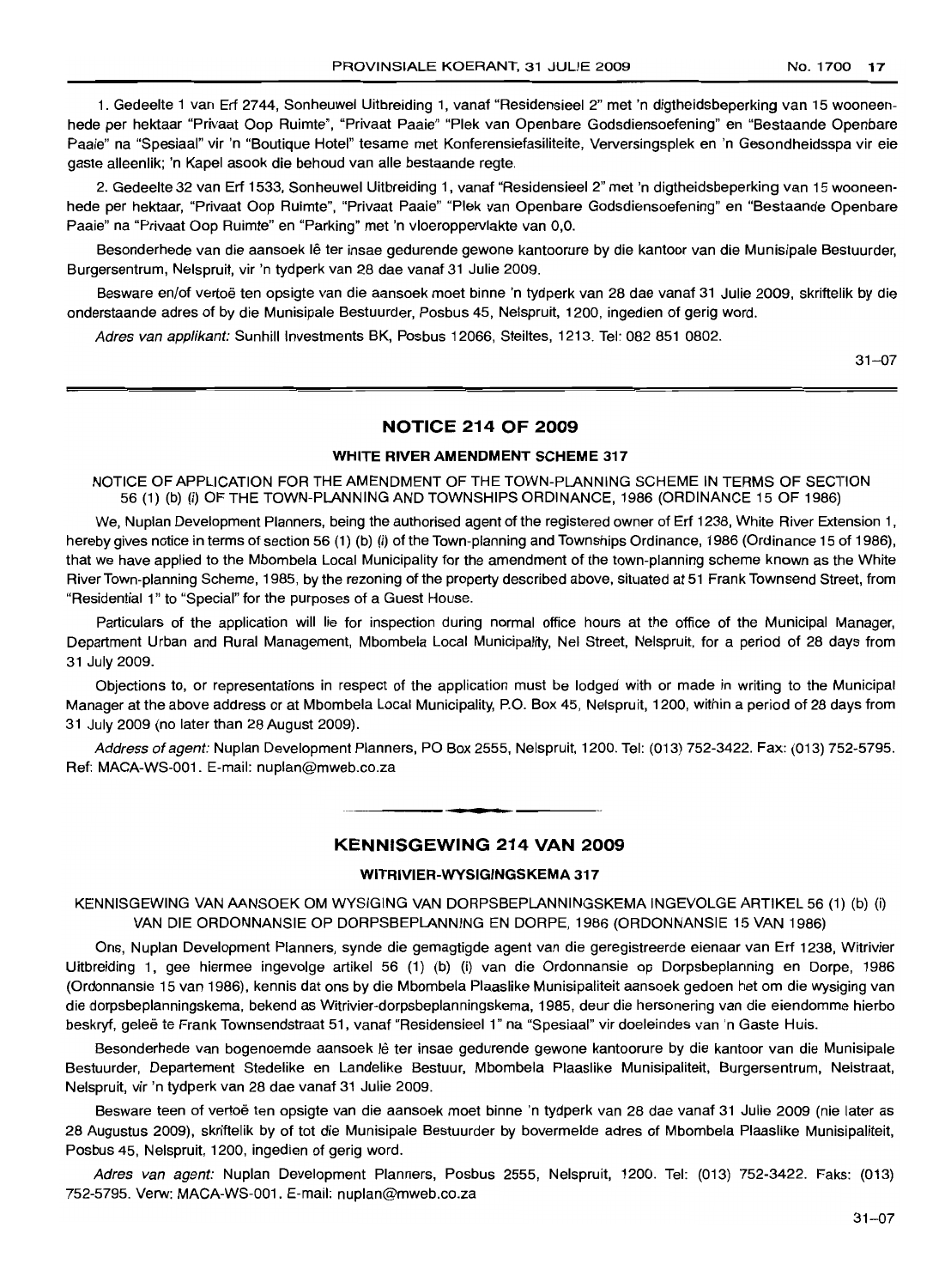# **NOTICE 215 OF 2009**

NOTICE OF APPLICATION FOR THE AMENDMENT OF A TOWN-PLANNING SCHEME IN TERMS OF SECTION 56 (1) OF THE TOWN-PLANNING AND TOWNSHIPS ORDINANCE, 1986 (ORDINANCE 15 OF 1986)

# **PERI-URBAN TOWN-PLANNING AMENDMENT SCHEME 310709**

We, Umsebe Development Planners, represented by Mr BJL van der Merwe, Mr ST Masuku, Mr M Venter and Mr M Loock, being the authorised agent of the owner of Goodman and Robertson Streets, Badplaas, hereby give notice in terms of section 56 (1) of the Town-planning and Townships Ordinance, 1986 (Ordinance 15 of 1986), that we have applied to the Albert Luthuli Local Municipality for the amendment of the Peri-Urban Town-planning Scheme, 1975, for the rezoning of proposed Portion A from "Public Access Road" to "Public Open Space", Proposed Portion 1 of Portion B from "Public Access Road" to "Municipal", Proposed Remainder of Portion B from "Public Access Road" to "Special" for the purposes of a private access road and parking, Proposed Portion 1 and Proposed Remainder of Portion C, Proposed Portions 1, 2, 3 and Remainder of Portion D from "Public Access Road" to "Residential 1", situated at the intersection of Goodman and Robertsham Streets in Badplaas.

Particulars of this application will lie for inspection during normal office hours at the office of the Albert Luthuli Local Municipality, situated at 28 Kerk Street, Carolina, for a period of 28 days from 31 July 2009.

Objections to or representations in respect of the application must be lodged with or made in writing and in duplicate to Albert Luthuli Local Municipality, Private Bag X719, Carolina, 1185, within a period of 28 days from 31 July 2009 (no later than 28 August 2009).

Address of applicant: Umsebe Development Planners, PO Box 12367, Nelspruit, 1200. Tel: (013) 752-4710.

# **KENNISGEWING 215 VAN 2009**

**•**

KENNISGEWING VAN AANSOEK OM WYSIGING VAN 'N DORPSBEPLANNINGSKEMA INGEVOLGE ARTIKEL 56 (1) VAN DIE ORDONNANSIE OP DORPSBEPLANNING EN DORPE, 1986 (ORDONNANSIE 15 VAN 1986)

# **BUITESTEDELIKE DORPSBEPLANNINGS-WYSIGINGSKEMA 310709**

Ons, Umsebe Ontwikkelingsbeplanners, verteenwoordig deur Mnr BJL van der Merwe, Mnr ST Masuku, Mnr M Venter en Mnr M Loock, synde die gemagtigde agent van die eienaar van Goodmanstraat en Robertsonstraat, gee hiermee ingevolge artikel 56 (1) van Ordonnansie op Dorpsbeplanning en Dorpe, 1986 (Ordonnansie 15 van 1986), dat ons by die Albert Luthuli Plaaslike Munisipaliteit aansoek gedoen het om die wysiging van die Buitestedelike-dorpsbeplanningskema, 1975, vir die hersonering van die Voorgestelde Gedeelte A vanaf "Publieke Pad" na "Publieke Oop Ruimte", Voorgestelde Gedeelte 1 van Gedeelte B vanaf "Pub/ieke Pad" na "Munisipaal", voorgestelde Restant van Gedeelte B vanaf "Publieke Pad" na "Spesiaal" vir die doeleindes van 'n privaat toegangspad en parkering, Voorgestelde Gedeelte 1 en Voorgestelde Restant van Gedeelte C, Voorgestelde Gedeeltes 1, 2, 3 en Voorgestelde Restant van Gedeelte D vanaf "Publieke Pad" na "Residensieel 1", gelee by die kruising van Goodman- en Robertsonstraat in Badplaas.

Besonderhede van bogenoemde aansoek lê ter insae gedurende gewone kantoorure by die Albert Luthuli Plaaslike Munisipaliteit, gelee te Kerkstraat 28, Carolina, vir 'n tydperk van 28 dae vanaf 31 Julie 2009.

Besware teen of vertoë ten opsigte van die aansoek moet binne 'n tydperk van 28 dae vanaf 31 Julie 2009 (nie later as 28 Augustus 2009) skriftelik en in tweevoud by die Albert Luthuli Plaaslike Munisipaliteit by die bovermelde adres of na die Munisipale Bestuurder, Albert Luthuli Plaaslike Munisipaliteit, Privaatsak X719, Carolina, 1185, ingedien of gerig word.

Adres van applikant: Umsebe Ontwikkelingsbeplanners, Posbus 12367, Nelspruit, 1200. Tel: (013) 752-4710.

31-07

# **NOTICE 216 OF 2009**

ERRATUM NOTICE OF APPLICATION FOR AMENDMENT OF THE KRIEL TOWN-PLANNING SCHEME, 1992, IN TERMS OF SECTION 56 (1) (b) (i) OF THE TOWN-PLANNING AND TOWNSHIPS ORDINANCE, 1986

#### **eMALAHLENI AMENDMENT SCHEME 1187**

I, Karl Wilhelm Rost of Townscape Planning Solutions being the authorised agent of the owner of Erf 2665, Kriel Extension 11, hereby give notice in terms of section 56 (1) (b) (i) of the Town-planning and Townships Ordinance, 1986, that I have applied to the eMalahleni Local Municipality for the amendment of the town-planning scheme known as the Kriel Town-planning Scheme, 1992, by the rezoning of the erf described above, situated at 40 Falcon Street from "Residential 1" to "Residential 1" with Annexure 432 for density of 1 dwelling unit per 500 m<sup>2</sup> (2 units).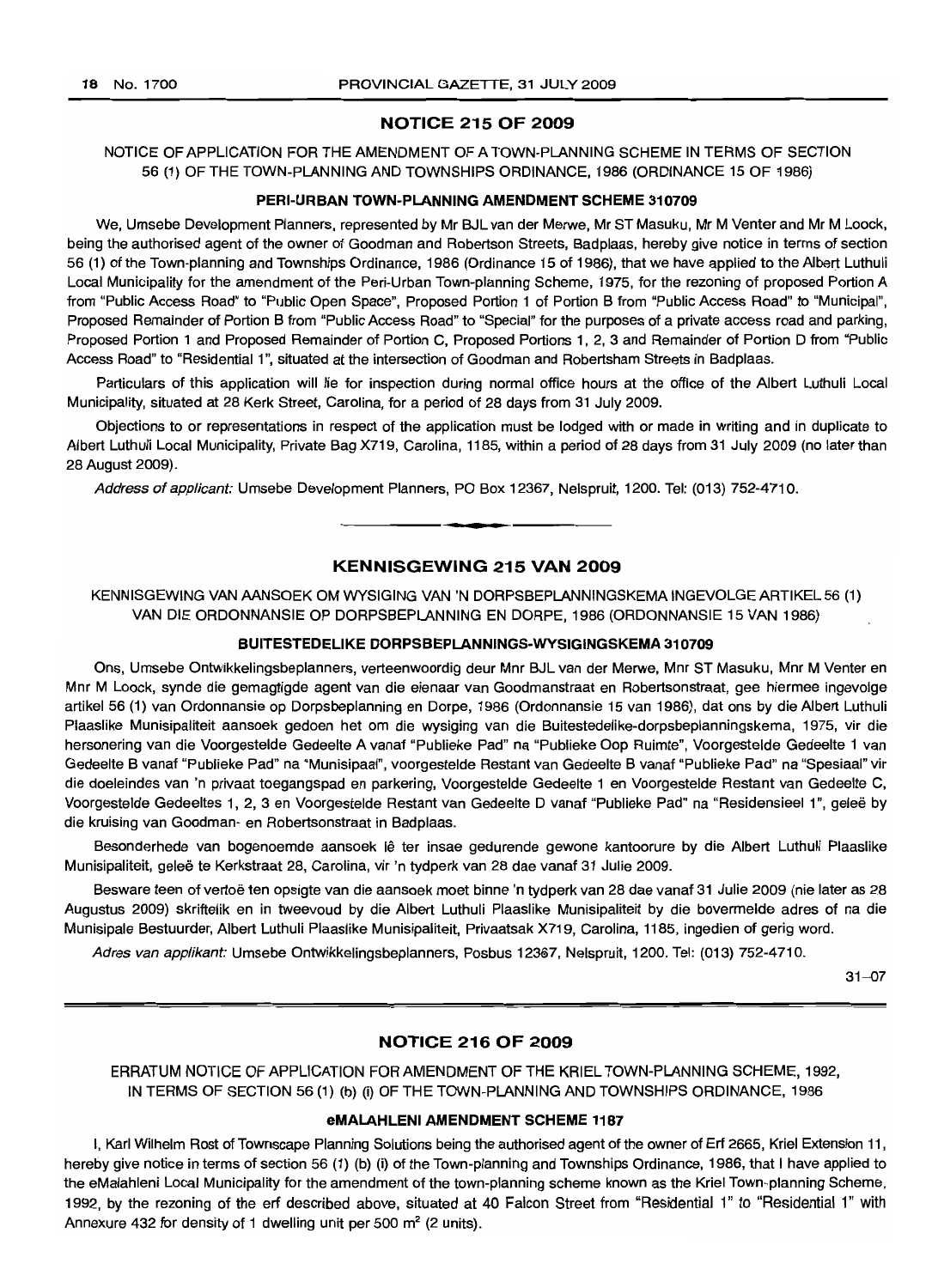Particulars of the application will lie for inspection during normal office hours at the office of the Chief Town Planner, Third Floor, Civic Centre, Mandela Avenue, eMalahleni, for a period of 28 days from 10 July 2009.

Objections to or representations in respect of the application must be lodged with or made in writing to the Municipal Manager at the above address or at P.O. Box 3, eMalahleni, 1035, within a period of 28 days from 10 July 2009.

Address of applicant: Townscape Planning Solutions, P.O. Box 375, River Crescent, 1042, Phone and Fax: (013) 656-0554. Ref: P09115 Prov Gazette.

# **KENNISGEWING 216 VAN 2009**

**• •**

ERRATUM KENNISGEWING VAN AANSOEK OM WYSIGING VAN DIE KRIEL-DORPSBEPLANNINGSKEMA, 1992, INGEVOLGEARTIKEL56 (1) (b) (i) VAN DIE ORDONNANSIE OP DORPSBEPLANNING EN DORPE, 1986

#### **eMALAHLENI-WYSIGINGSKEMA 1187**

Ek, Karl Wilhelm Rost van Townscape Planning Solutions, synde die gemagtigde agent van die eienaar van Erf 2665, Kriel Uitbreiding 11, gee hiermee ingevolge artikel 56 (1) (b) (i) van die Ordonnansie op Dorpsbeplanning en Dorpe, 1986, kennis dat ek by die eMalahleni Plaaslike Munisipaliteit aansoek gedoen het om die wysiging van die dorpsbeplanningskema bekend as die Kriel-dorpsbeplanningskema, 1992, deur die hersonering van die eiendom hierbo beskryf, gelee te Falconstraat 40 van "Residensieel 1" na "Residensieel 1" met Bylaag 432 vir digtheid van een woonhuis per 500 m<sup>2</sup> (2 eenhede).

Besonderhede van die aansoek lê ter insae gedurende gewone kantoorure by die Hoof Stadsbeplanner, Derde Vloer, Burgersentrum, Mandelarylaan, eMalahleni, vir 'n tydperk van 28 dae vanaf 10 Julie 2009.

Besware teen of vertoë ten opsigte van die aansoek moet binne 'n tydperk van 28 dae vanaf 10 Julie 2009 skriftelik tot die Munisipale Bestuurder by bovermelde adres of by Posbus 3, eMalahleni, 1035, ingedien of gerig word.

Adres van applikant: Townscape Planning Solutions, Posbus 375, River Crescent, 1042. Tel en Faks: (013) 656-0554.

# **LOCAL AUTHORITY NOTICES PLAASLIKE BESTUURSKENNISGEWINGS**

# **LOCAL AUTHORITY NOTICE 172**

NOTICE OF APPLICATION FOR ESTABLISHMENT OF A TOWNSHIP

# ANNEXURE 11

(Regulation 21)

The Steve Tshwete Local Municipality hereby gives notice in terms of section 96 (6) (a) of the Town-planning and Townships Ordinance, 1986 (Ordinance 15 of 1986), that an application to establish the township referred to in the Annexure hereto, has been received by it.

Particulars of the application will lie for inspection during normal office hours at the office of the Town Secretary, Second Floor, Wanderers Avenue, Middelburg, for a period of 28 days from 24 July 2009.

Objections to or representations in respect of the application must be lodged with or made in writing to the Town Secretary at the above address or at POBox 14, Middelburg, 1050, within a period of 28 days from 24 July 2009.

## **ANNEXURE**

#### Name of township: **Middelburg Extension** 39.

Full name of applicant: Townscape Planning Solutions (P.O. Box 375, Emalahleni, 1035), on behalf of Oluf Hendrik Erichsen and the estate of the late Margaretha Aletta Erichsen.

Number of erven and zoning:

- 1. "Residential 1"-131
- 2. "Residential 1" with annexure for service provider-2
- 3. "Special" with annexure for refuse removal-1
- 4. "Business 3"-5
- 5. "Municipal"-1
- 6. "Private Open Space"-3
- 7. "Private Road"-1
- 8. "Public Road"
- Total: 144 erven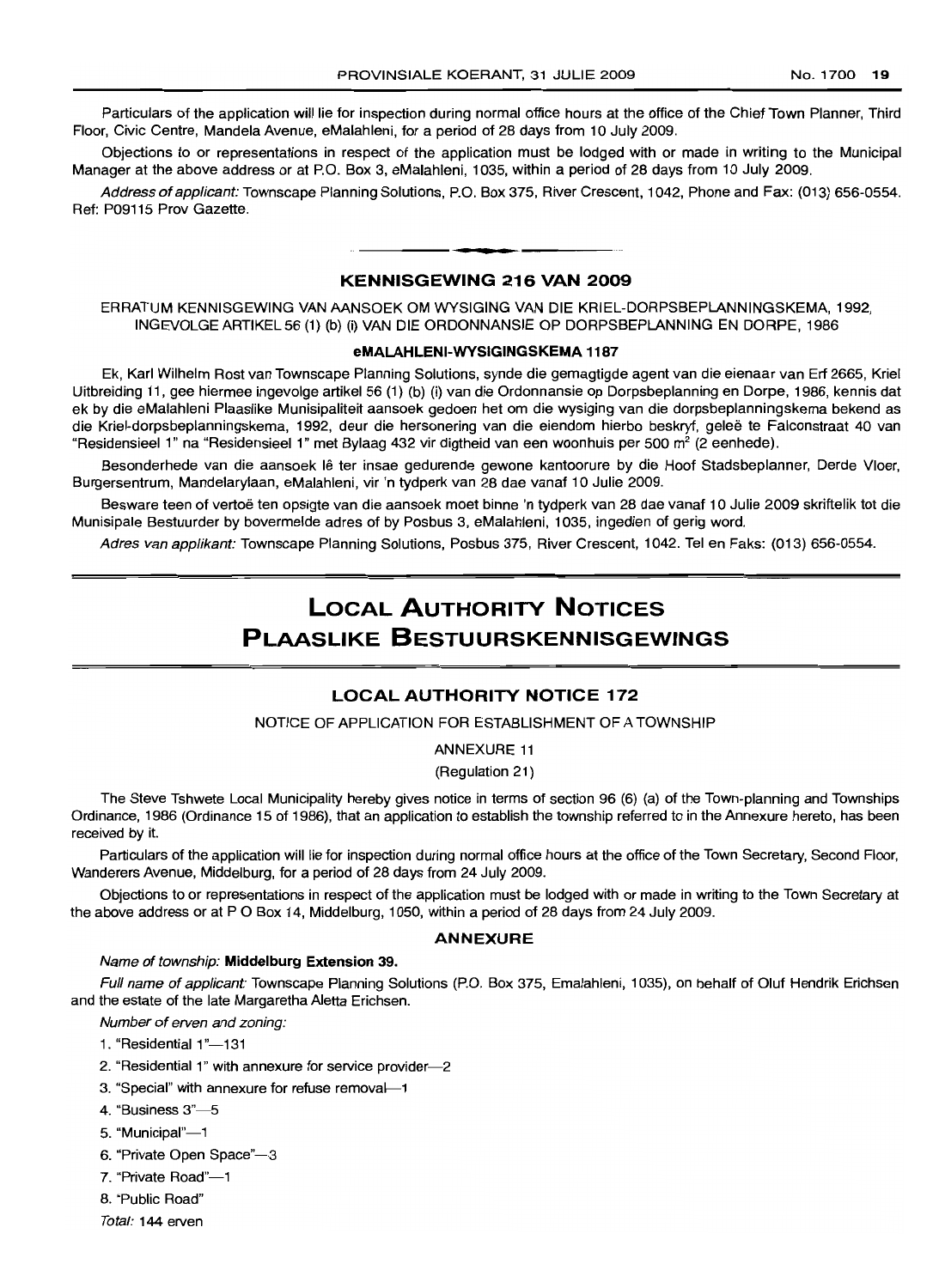Description of land on which township is to be established: Remaining Portion of Portion 24, Remaining Portion of Portion 31 (a portion of Portion 24) and a portion of Portion 34 (a portion of Portion 5) of the farm Keerom No. 374 IS, Province Mpumalanga.

Area: 230,2253 hectares.

Situation of proposed township: Located approximately five kilometres to the north-east of Middelburg on the R555 Stoffberg Road.

(Ref. No. TE 030advProv Gazette)

# **PLAASLIKE BESTUURSKENNISGEWING 172**

**• •**

KENNISGEWING VAN AANSOEK OM STIGTING VAN DORP

BYLAE 11

(Regulasie 21)

Die Steve Tshwete Plaaslike Munisipaliteit, gee hiermee ingevolge artikel 96 (6) (a) van die Ordonnansie op Dorpsbeplanning en Dorpe, 1986, kennis dat 'n aansoek om die dorp in hierdie Bylae genoem, te stig, deur hom ontvang is.

Besonderhede van die aansoek lê ter insae gedurende gewone kantoorure by die Stadsekretaris, Tweede Vloer, Munisipale Gebou, Wandererslaan, Middelburg, vir 'n tydperk van 28 dae vanaf 24 Julie 2009.

Besware teen of vertoe ten opsigte van die aansoek moet binne 'n tydperk van 28 dae vanaf 24 Julie 2009 skriftelik tot die Stadsekretaris by bovermelde adres of by Posbus 14, Middelburg, 1050, ingedien of gerig word.

#### **BYLAE**

#### Naam van dorp: **Middelburg-uitbreiding** 39.

Volle naam van aansoeker: Townscape Planning Solutions (Posbus 375, Emalahleni, 1035), namens Oluf Hendrik Erichsen en die boedel van wyle Margaretha Aletta Erichsen.

Aantal erwe in voorgestelde dorp:

1. "Residensieel 1"-131

- 2. "Residensieel 1" met bylaag vir dienstevoorsiening-2
- 3. "Spesiaal" met bylaag vir afvalverwydering-1
- 4. "Besigheid 3"-5
- 5. "Munisipaal"-1
- 6. "Privaat Oop Ruimte"-3
- 7. "Privaat Pad"-1
- 8. "Publieke Pad"

Totaal: 144 erwe

Beskrywing van die grond waarop dorp gestig staan te word: Resterende Gedeelte van Gedeelte 24, Resterende Gedeelte van Gedeelte 31 ('n gedeelte van Gedeelte 24) en 'n gedeelte van Gedeelte 34 ('n gedeelte van Gedeelte 5) van die plaas Keerom No. 374 IS, Provinsie Mpumalanga.

Area: 230,2253 hektaar.

Ligging van voorgestelde dorp: Geleë ongeveer vyf kilometer buite Middelburg in 'n noord-oostelike rigting aangrensend tot die R555 Stoffbergpad.

(Verw. No. TE 030advProv Gazette)

24-31

## **LOCAL AUTHORITY NOTICE 176**

# **ALBERT LUTHULI LOCAL MUNICIPALITY**

### PERMANENT CLOSURE OF PUBLIC ROAD

Notice is hereby given in terms of the provisions of section 67 of the Local Government Ordinance, 1939 (Ordinance 17 of 1939), that Albert Luthuli Local Municipality intends to close a portion of the intersection of Goodman and Robertson Streets, Badplaas, permanently and to alienate the said portion.

Particulars of this application will lie for inspection during normal office hours at the Town Planning Offices of Albert Luthuli Local Municipality, situated at 28 Kerk Street, Carolina, for a period of 30 days from 31 July 2009.